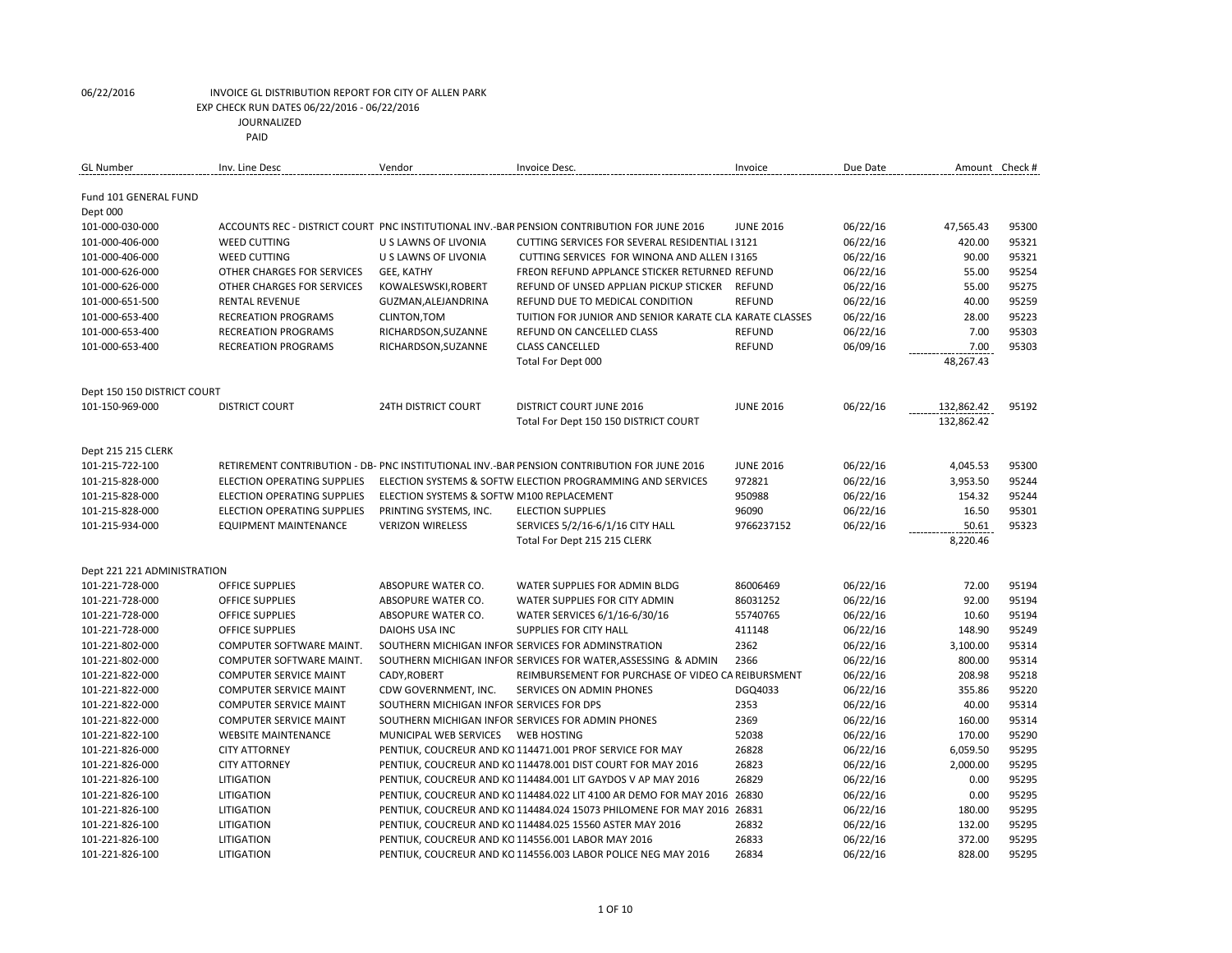| <b>GL Number</b>               | Inv. Line Desc                                 | Vendor                                           | Invoice Desc.                                                                               | Invoice          | Due Date | Amount     | Check # |
|--------------------------------|------------------------------------------------|--------------------------------------------------|---------------------------------------------------------------------------------------------|------------------|----------|------------|---------|
| 101-221-826-100                | LITIGATION                                     |                                                  | PENTIUK, COUCREUR AND KO 114556.004 LABOR GALLOWAY EEOC MAY 2016 26835                      |                  | 06/22/16 | 0.00       | 95295   |
| 101-221-826-100                | LITIGATION                                     |                                                  | PENTIUK, COUCREUR AND KO 114556.006 TRACIE BROWN MAY 2016                                   | 26836            | 06/22/16 | 7,080.00   | 95295   |
| 101-221-826-100                | LITIGATION                                     |                                                  | PENTIUK, COUCREUR AND KO 114484.001 LIT GAYDOS V AP APRIL SERVICES                          | 26494            | 06/22/16 | 0.00       | 95295   |
| 101-221-827-000                | PROSECUTING ATTORNEY                           |                                                  | PENTIUK, COUCREUR AND KO 114547.001 AP PROSECUTION FOR MAY 2016                             | 26826            | 06/22/16 | 765.00     | 95295   |
| 101-221-914-000                | <b>INSURANCE DEDUCTIBLES</b>                   |                                                  | MICHIGAN MUNICIPAL LEAGL MML POOL DEDUCTIBLE CHRIS WASILESKI CLAII 100GL1501462             |                  | 06/22/16 | 1,632.45   | 95287   |
| 101-221-963-000                | PROFESSIONAL SERVICES                          |                                                  | FOSTER SWIFT COLLINS & SM DISCLOSURE SERVICE THRU MAY 2016                                  | 694334           | 06/22/16 | 2,976.00   | 95250   |
| 101-221-963-000                | PROFESSIONAL SERVICES                          |                                                  | MICHIGAN MUNICIPAL LEAGL MML EDUCATION ONSITE TRAINING PLAN/ZON 13682                       |                  | 06/22/16 | 1,250.00   | 95288   |
| 101-221-964-000                | PROF. SERVICES - EFM                           | <b>MANNIK SMITH GROUP</b>                        | PREPARE MAPS AND REPORT FOR MASTER PLAI 62020                                               |                  | 06/22/16 | 1,058.64   | 95280   |
| 101-221-976-000                | <b>BLOCK GRANTS</b>                            |                                                  | COMMUNITY LIVING SERVICE HOME HEALTHCARE FY2015-2016                                        | MAY 2016         | 06/22/16 | 560.00     | 95227   |
| 101-221-976-000                | <b>BLOCK GRANTS</b>                            | SAVONE CEMENT, INC.                              | STREET IMPROVEMENTS FOR CDBG PROJ 15-01 CDBG-2016                                           |                  | 06/22/16 | 109,713.80 | 95340   |
|                                |                                                |                                                  | Total For Dept 221 221 ADMINISTRATION                                                       |                  |          | 139,765.73 |         |
|                                |                                                |                                                  |                                                                                             |                  |          |            |         |
| Dept 225 225 ASSESSOR          |                                                |                                                  |                                                                                             |                  |          |            |         |
| 101-225-801-000                | APPRAISAL/ASSESSING SVCS.                      | PICTOMETRY INT CORP                              | PICTOMETRY CONNECT THRU 6/7/2019                                                            | S1036302         | 06/22/16 | 4,500.00   | 95299   |
| 101-225-801-000                | APPRAISAL/ASSESSING SVCS.                      | PICTOMETRY INT CORP                              | 2016 PICOTOMETRY LISC AGREEMENT                                                             | INV016017        | 06/22/16 | 1,591.50   | 95299   |
| 101-225-801-000                | APPRAISAL/ASSESSING SVCS.                      |                                                  | SOUTHERN MICHIGAN INFOR SERVICES FOR WATER, ASSESSING & ADMIN                               | 2366             | 06/22/16 | 160.00     | 95314   |
| 101-225-801-000                | APPRAISAL/ASSESSING SVCS.                      | SOUTHERN MICHIGAN INFOR SERVICES FOR ASSESSING   |                                                                                             | 2367             | 06/22/16 | 320.00     | 95314   |
|                                |                                                |                                                  | Total For Dept 225 225 ASSESSOR                                                             |                  |          | 6,571.50   |         |
|                                |                                                |                                                  |                                                                                             |                  |          |            |         |
| Dept 263 263 CITY HALL         |                                                |                                                  |                                                                                             |                  |          |            |         |
| 101-263-853-000                | <b>TELEPHONE</b>                               | AT & T LONG DISTANCE                             | SERVICES 5/1-5/31/16                                                                        | 06222016         | 06/22/16 | 1.80       | 95203   |
| 101-263-853-000                | <b>TELEPHONE</b>                               | AT&T                                             | PHONE SERVICES 6/4-7/3/16                                                                   | 06222016         | 06/22/16 | 2,501.87   | 95204   |
| 101-263-853-000                | <b>TELEPHONE</b>                               | COMCAST                                          | SERVICES CITY HALL 6/22-7/21/16                                                             | 06102243464029   | 06/22/16 | 264.35     | 95225   |
| 101-263-931-000                | <b>BUILDING MAINTENANCE</b>                    | A & B LOCKSMITH                                  | KEYS AND MASTER PADLOCKS FOR CITY HALL                                                      | 78934            | 06/22/16 | 149.50     | 95193   |
| 101-263-931-000                | <b>BUILDING MAINTENANCE</b>                    |                                                  | TOSHIBA FINANCIAL SERVICES SERVICES FOR CITY HALL 4/15-6/15/16                              | 305260002        | 06/22/16 | 768.04     | 95339   |
|                                |                                                |                                                  | Total For Dept 263 263 CITY HALL                                                            |                  |          | 3,685.56   |         |
|                                |                                                |                                                  |                                                                                             |                  |          |            |         |
| Dept 305 305 POLICE DEPARTMENT |                                                |                                                  |                                                                                             |                  |          |            |         |
| 101-305-722-100                |                                                |                                                  | RETIREMENT CONTRIBUTION - DB- PNC INSTITUTIONAL INV.-BAR PENSION CONTRIBUTION FOR JUNE 2016 | <b>JUNE 2016</b> | 06/22/16 | 62,221.42  | 95300   |
| 101-305-761-000                | PRISONER BOARD                                 | <b>STATE OF MICHIGAN</b>                         | LIVE SCAN SERVICES                                                                          | 551-469370       | 06/22/16 | 44.75      | 95210   |
| 101-305-761-000                | PRISONER BOARD                                 | WAYNE COUNTY - ACCTS. REC PRISONER HOUSING 03/16 |                                                                                             | 285152           | 06/22/16 | 4,830.00   | 95332   |
| 101-305-805-000                | <b>VEHICLE TOWING</b>                          | <b>CITY TOWING</b>                               | 74 VEHICLES TOWED BY POLICE 10 PERSONAL P 05/16-05/31/16                                    |                  | 06/22/16 | 7,340.00   | 95222   |
| 101-305-853-000                | <b>TELEPHONE</b>                               | AMERICAN MESSAGING                               | CHAPLAIN PAGER 6/15-7/14/16                                                                 | Z1319539QF       | 06/22/16 | 14.63      | 95200   |
| 101-305-853-000                | <b>TELEPHONE</b>                               | AT & T                                           | PHONE SERVICES 6/4-7/3/16                                                                   | 06222016         | 06/22/16 | 907.51     | 95204   |
| 101-305-853-000                | TELEPHONE- KEN SIMBERLY ORDIN VERIZON WIRELESS |                                                  | SERVICES 5/2/16-6/1/16 CITY HALL                                                            | 9766237152       | 06/22/16 | 27.83      | 95323   |
| 101-305-853-000                | <b>TELEPHONE</b>                               | <b>VERIZON WIRELESS</b>                          | POLICE SERVICES 5/11-6/10/16                                                                | 9766908723       | 06/22/16 | 722.23     | 95325   |
| 101-305-931-000                | <b>BUILDING MAINTENANCE</b>                    | ADVANTAGE PEST CONTROL RAT SERVICE               |                                                                                             | MAY 2016         | 06/22/16 | 300.00     | 95199   |
| 101-305-931-000                | <b>BUILDING MAINTENANCE</b>                    | CINTAS CORP.                                     | UNIFORM SERVICES FOR POLICE DEPT                                                            | 72116861 MAY     | 06/22/16 | 65.30      | 95221   |
| 101-305-934-000                | <b>EQUIPMENT MAINTENANCE</b>                   | LOWE'S                                           | <b>SUPPLIES FOR VARIOUS DEPTS</b>                                                           | 99006314951MAY   | 06/22/16 | 266.00     | 95277   |
| 101-305-934-500                | <b>COMPUTER BREAK-FIX</b>                      |                                                  | SOUTHERN MICHIGAN INFOR COMPUTER SERVICES POLICE DEPT                                       | 2371             | 06/22/16 | 360.00     | 95314   |
| 101-305-943-000                | <b>EQUIPMENT RENTAL</b>                        | <b>B &amp; K COLLISION, INC.</b>                 | <b>EQUIPMENT 03 CHEVY IMPALA</b>                                                            | 8677             | 06/22/16 | 737.31     | 95206   |
| 101-305-943-000                | <b>EQUIPMENT RENTAL</b>                        | SODEN, JAMES                                     | HOLSTER FOR NEW HIRE 109-4589089-3336221 REIMBURSEMENT                                      |                  | 06/22/16 | 91.19      | 95316   |
| 101-305-960-000                | <b>EDUCATION &amp; TRAINING</b>                | FETELEA, LLIE                                    | REIMBURSEMENT FOR TRAINING EXPENSES                                                         | REIMBURSEMENT    | 06/22/16 | 48.45      | 95248   |
| 101-305-960-000                | <b>EDUCATION &amp; TRAINING</b>                | SCHRYER, PAUL                                    | REIMBURSEMENT RELATED TO TRAINING                                                           | REIMBURSEMENT    | 06/22/16 | 61.38      | 95310   |
| 101-305-961-000                | POL. TRAIN-ACT 302 ST. GRANT                   | KIESLERS POLICE SUPPLY INC TRAINING AMMUNITION   |                                                                                             | 0796539          | 06/22/16 | 4,841.28   | 95273   |
| 101-305-961-000                | POL. TRAIN-ACT 302 ST. GRANT                   |                                                  | MACOMB COMMUNITY COLL PATROL RIFLE INSTRUCTOR SCHOOL 6/6-6/10/1005008724                    |                  | 06/22/16 | 1.000.00   | 95279   |
|                                |                                                |                                                  |                                                                                             |                  |          |            |         |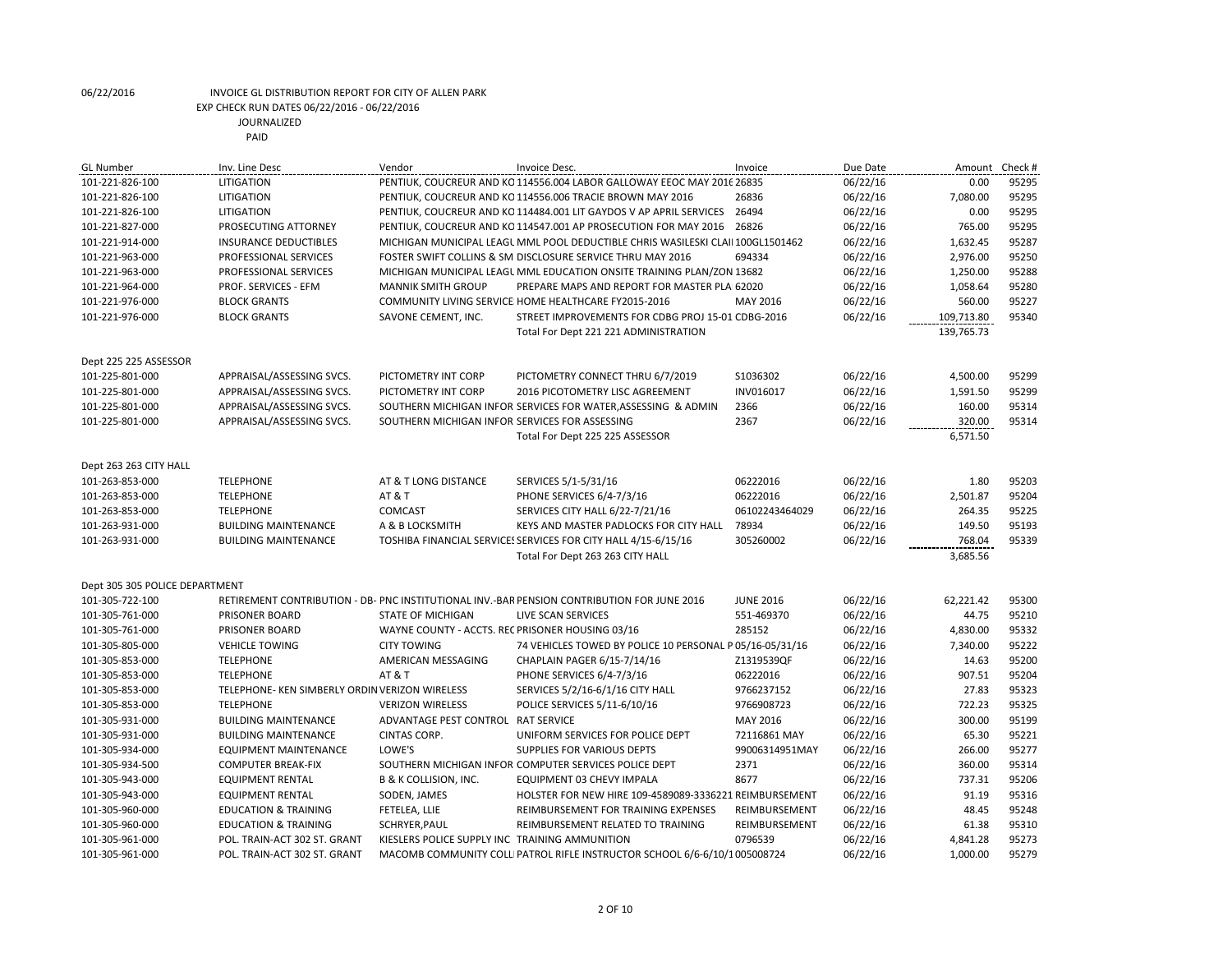| <b>GL Number</b>                          | Inv. Line Desc                  | Vendor                                           | Invoice Desc.                                                                               | Invoice          | Due Date | Amount    | Check # |
|-------------------------------------------|---------------------------------|--------------------------------------------------|---------------------------------------------------------------------------------------------|------------------|----------|-----------|---------|
| 101-305-961-000                           | POL. TRAIN-ACT 302 ST. GRANT    | SCHOOLCRAFT COLLEGE                              | SPRING 2016 CESP TUITION CLASS 6/8/16                                                       | 02045            | 06/22/16 | 300.00    | 95309   |
|                                           |                                 |                                                  | Total For Dept 305 305 POLICE DEPARTMENT                                                    |                  |          | 84,179.28 |         |
|                                           |                                 |                                                  |                                                                                             |                  |          |           |         |
| Dept 340 340 FIRE DEPARTMENT              |                                 |                                                  |                                                                                             |                  |          |           |         |
| 101-340-722-100                           |                                 |                                                  | RETIREMENT CONTRIBUTION - DB- PNC INSTITUTIONAL INV.-BAR PENSION CONTRIBUTION FOR JUNE 2016 | <b>JUNE 2016</b> | 06/22/16 | 48,687.58 | 95300   |
| 101-340-757-000                           | <b>OPERATING SUPPLIES</b>       | ACUITY SPECIALTY PRODUCTS CLEANING SUPPLIES      |                                                                                             | 9002269953       | 06/22/16 | 741.73    | 95198   |
| 101-340-757-000                           | <b>OPERATING SUPPLIES</b>       | APOLLO FIRE EQUIPMENT                            | <b>OPERATING SUPPLIES</b>                                                                   | 92552            | 06/22/16 | 461.59    | 95201   |
| 101-340-757-000                           | <b>OPERATING SUPPLIES</b>       | VST CHEMICAL CORP                                | <b>OPERATING SUPPLIES</b>                                                                   | 00007119         | 06/22/16 | 1,020.00  | 95329   |
| 101-340-757-500                           | <b>RESCUE SUPPLIES</b>          |                                                  | ACUITY SPECIALTY PRODUCTS CLEANING SUPPLIES FOR FIRE DEPT                                   | 9002279269       | 06/22/16 | 185.41    | 95198   |
| 101-340-757-500                           | <b>RESCUE SUPPLIES</b>          | ACUITY SPECIALTY PRODUCTS CREDIT ON RED SUPPLIES |                                                                                             | CM8000075477     | 06/22/16 | (298.96)  | 95198   |
| 101-340-757-500                           | <b>RESCUE SUPPLIES</b>          |                                                  | ACUITY SPECIALTY PRODUCTS CREDIT ON SUPPLIES RETURN                                         | CM8000075251     | 06/22/16 | (117.88)  | 95198   |
| 101-340-757-500                           | <b>RESCUE SUPPLIES</b>          | J & B MEDICAL SUPPLY, INC. RESCUE SUPPLIES       |                                                                                             | 2958144          | 06/22/16 | 641.51    | 95268   |
| 101-340-757-500                           | <b>RESCUE SUPPLIES</b>          | J & B MEDICAL SUPPLY, INC. RESCUE SUPPLIES       |                                                                                             | 2972235          | 06/22/16 | 4.98      | 95268   |
| 101-340-768-000                           | <b>UNIFORMS</b>                 | PHOENIX SAFETY OUTFITTERS UNIFORMS FOR FIRE DEPT |                                                                                             | SI-67723         | 06/22/16 | 2,140.80  | 95298   |
| 101-340-805-000                           | AMBULANCE BILLING               | ACCUMED BILLING INC.                             | <b>MAY 2016 MONTHLY BILLING</b>                                                             | 13632            | 06/22/16 | 4,823.43  | 95195   |
| 101-340-805-000                           | AMBULANCE BILLING               | <b>HAP</b>                                       | REFUND FOR AMBULANCE BILLING                                                                | <b>REFUND</b>    | 06/22/16 | 86.88     | 95262   |
| 101-340-853-000                           | <b>TELEPHONE</b>                |                                                  | SOUTHERN MICHIGAN INFOR TELEPHONE REPAIRS FOR FIRE DEPT                                     | 2370             | 06/22/16 | 240.00    | 95314   |
| 101-340-853-000                           | TELEPHONE-EDWARD CANN           | <b>VERIZON WIRELESS</b>                          | SERVICES 5/2/16-6/1/16 CITY HALL                                                            | 9766237152       | 06/22/16 | 269.00    | 95323   |
| 101-340-853-000                           | <b>TELEPHONE</b>                | <b>VERIZON WIRELESS</b>                          | MONTHLY FIRE BILLING 5/11/16-6/10/16                                                        | 9766836384       | 06/22/16 | 60.06     | 95326   |
| 101-340-920-000                           | <b>UTILITIES</b>                | <b>DTE ENERGY</b>                                | SERVICES 5/6/16-6/6/16                                                                      | 06222016         | 06/22/16 | 2,410.99  | 95239   |
| 101-340-920-000                           | <b>UTILITIES</b>                | <b>DTE ENERGY</b>                                | SERVICES 05/06-06/07/16                                                                     | 06222016         | 06/22/16 | 967.34    | 95242   |
| 101-340-931-000                           | <b>BUILDING MAINTENANCE</b>     | <b>GREAT LAKES ACE 18415</b>                     | SUPPLIES FOR FIRE DEPT                                                                      | 1104/416         | 06/22/16 | 47.95     | 95196   |
| 101-340-931-000                           | <b>BUILDING MAINTENANCE</b>     | LOWE'S                                           | SUPPLIES FOR VARIOUS DEPTS                                                                  | 99006314951MAY   | 06/22/16 | 208.63    | 95277   |
| 101-340-934-000                           | <b>EQUIPMENT MAINTENANCE</b>    |                                                  | EASTERN FIRE EQUIPMENT SE EQUIPMENT MNT REPAIR KIT                                          | 3270020          | 06/22/16 | 44.89     | 95243   |
| 101-340-934-000                           | <b>EQUIPMENT MAINTENANCE</b>    | FRONTLINE MEDICAL INC                            | <b>EQUIPMENT MAINTENANCE</b>                                                                | 3638             | 06/22/16 | 190.00    | 95252   |
| 101-340-939-000                           | <b>VEHICLE MAINTENANCE</b>      | APOLLO FIRE EQUIPMENT                            | <b>VEHICLE MNT</b>                                                                          | 92480            | 06/22/16 | 88.25     | 95201   |
| 101-340-939-000                           | <b>VEHICLE MAINTENANCE</b>      | BAKER'S GAS & WELDING SUF CYLINDER RENTAL        |                                                                                             | 09145389         | 06/22/16 | 19.45     | 95208   |
| 101-340-939-000                           | <b>VEHICLE MAINTENANCE</b>      | WINDER POLICE EQUIPMENT PARTS                    |                                                                                             | 20161334         | 06/22/16 | 468.33    | 95335   |
| 101-340-939-000                           | <b>VEHICLE MAINTENANCE</b>      | WINDER POLICE EQUIPMENT PARTS                    |                                                                                             | 20161277         | 06/22/16 | 203.65    | 95335   |
| 101-340-960-000                           | <b>EDUCATION &amp; TRAINING</b> |                                                  | DOUGLASS SAFETY SYSTEMS RECERTIFICATION TECH CLASS                                          | 38474            | 06/22/16 | 240.00    | 95234   |
| 101-340-960-100                           | <b>EMS CONTINUING EDUCATION</b> |                                                  | XEROX BUSINESS SERVICES LL FIREHOUSE SOFTWARE RENEWALS 8/1-16-8/1/ 1277003                  |                  | 06/22/16 | 3,115.00  | 95336   |
| 101-340-985-000                           | <b>CAPITAL OUTLAY</b>           | APOLLO FIRE EQUIPMENT                            | <b>CAPITAL OUTLAY</b>                                                                       | 92523            | 06/22/16 | 213.98    | 95201   |
| 101-340-985-000                           | <b>CAPITAL OUTLAY</b>           | CDW GOVERNMENT, INC.                             | <b>CAPITAL OUTLAY</b>                                                                       | <b>DFK8253</b>   | 06/22/16 | 371.67    | 95220   |
| 101-340-985-000                           | CAPITAL OUTLAY                  | CDW GOVERNMENT, INC.                             | SREVICES FOR FIRE DEPT                                                                      | DGV9365          | 06/22/16 | 139.93    | 95220   |
| 101-340-985-000                           | CAPITAL OUTLAY                  | CDW GOVERNMENT, INC.                             | SERVICES FOR FIRE DEPT                                                                      | DHB5952          | 06/22/16 | 141.73    | 95220   |
| 101-340-985-000                           | <b>CAPITAL OUTLAY</b>           | LOWE'S                                           | SUPPLIES FOR VARIOUS DEPTS                                                                  | 99006314951MAY   | 06/22/16 | 1,097.35  | 95277   |
|                                           |                                 |                                                  | Total For Dept 340 340 FIRE DEPARTMENT                                                      |                  |          | 68,915.27 |         |
|                                           |                                 |                                                  |                                                                                             |                  |          |           |         |
| Dept 445 445 DEPARTMENT OF PUBLIC SERVICE |                                 |                                                  |                                                                                             |                  |          |           |         |
| 101-445-722-100                           |                                 |                                                  | RETIREMENT CONTRIBUTION - DB- PNC INSTITUTIONAL INV.-BAR PENSION CONTRIBUTION FOR JUNE 2016 | <b>JUNE 2016</b> | 06/22/16 | 18,277.35 | 95300   |
| 101-445-757-000                           | <b>OPERATING SUPPLIES</b>       | D & L GARDEN CENTER, INC. SUPPLIES FOR DPS       |                                                                                             | 86020            | 06/22/16 | 259.90    | 95229   |
| 101-445-757-000                           | <b>OPERATING SUPPLIES</b>       | <b>GLENDALE AUTO VALUE</b>                       | <b>PARTS</b>                                                                                | 359-105984       | 06/22/16 | 52.39     | 95255   |
| 101-445-757-000                           | <b>OPERATING SUPPLIES</b>       | MENSINGER, JOHN                                  | REIMBURSEMENT FOR CERTIFICATION RENEWA REIMBURSEMENT                                        |                  | 06/22/16 | 20.00     | 95284   |
| 101-445-768-000                           | <b>UNIFORMS</b>                 | CINTAS CORP.                                     | UNIFORMS FOR PUBLIC SERVICE 5/1-5/31/16                                                     | 72116811MAY      | 06/22/16 | 333.28    | 95221   |

101-445-853-000 TELEPHONE AT & T LONG DISTANCE SERVICES 5/1-5/31/16 06222016 06/22/16 0.80 95203 101-445-853-000 TELEPHONE AT & T PHONE SERVICES 6/4-7/3/16 06222016 06/22/16 54.25 95204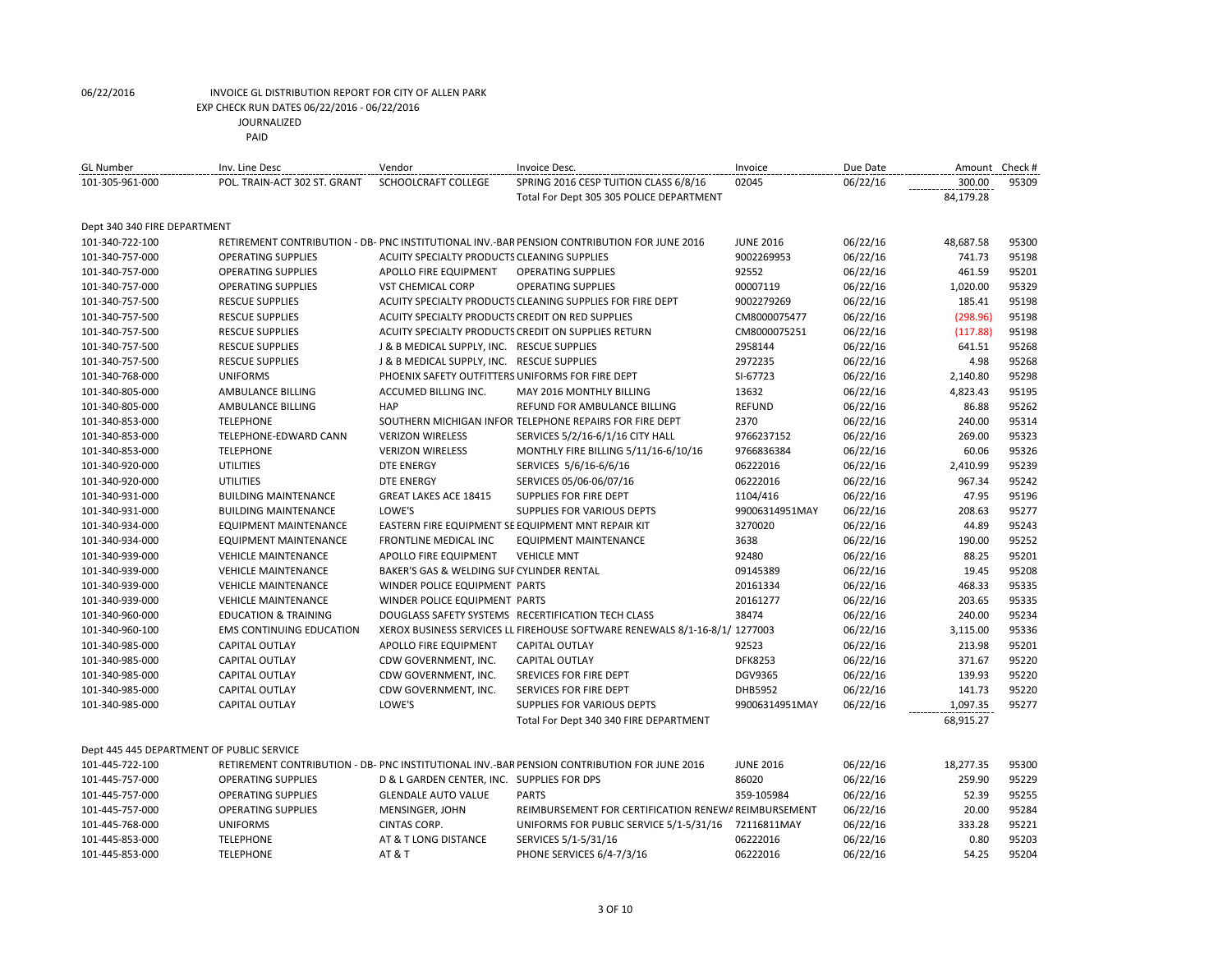| <b>GL Number</b>              | Inv. Line Desc               | Vendor                                                | Invoice Desc.                                                                    | Invoice        | Due Date | Amount    | Check # |
|-------------------------------|------------------------------|-------------------------------------------------------|----------------------------------------------------------------------------------|----------------|----------|-----------|---------|
| 101-445-853-000               | TELEPHONE-GARAGE             | <b>VERIZON WIRELESS</b>                               | SERVICES 5/2/16-6/1/16 CITY HALL                                                 | 9766237152     | 06/22/16 | 50.61     | 95323   |
| 101-445-920-000               | UTILITIES                    | <b>CARRIER RENTAL SYSTEMS</b>                         | AIR CONDITIONING PKG RENTAL/FRT CHARGE 1603242                                   |                | 06/22/16 | 1,690.50  | 95219   |
| 101-445-920-000               | <b>UTILITIES</b>             | <b>CARRIER RENTAL SYSTEMS</b>                         | AIR CONDITIONING PKG RENTAL CHARGE                                               | 1603780        | 06/22/16 | 1,390.50  | 95219   |
| 101-445-920-000               | <b>UTILITIES</b>             | <b>DTE ENERGY</b>                                     | SERVICES 5/6/16-6/6/16                                                           | 06222016       | 06/22/16 | 657.90    | 95239   |
| 101-445-920-000               | UTILITIES                    | <b>DTE ENERGY</b>                                     | SERVICES 05/06-06/07/16                                                          | 06222016       | 06/22/16 | 51.16     | 95242   |
| 101-445-926-000               | <b>STREET LIGHTING</b>       | <b>DTE ENERGY</b>                                     | SERVICES 5/6/16-6/6/16                                                           | 06222016       | 06/22/16 | 106.87    | 95239   |
| 101-445-926-000               | <b>STREET LIGHTING</b>       | <b>DTE ENERGY</b>                                     | SERVICES FOR 05/05/16-06/07/16                                                   | 06222016       | 06/22/16 | 37,487.34 | 95241   |
| 101-445-931-000               | <b>BUILDING MAINTENANCE</b>  | A & B LOCKSMITH                                       | SERVICES TO CHECK OUT DPS DOOR LOCK                                              | 80170          | 06/22/16 | 45.00     | 95193   |
| 101-445-931-000               | <b>BUILDING MAINTENANCE</b>  | <b>GLENDALE AUTO VALUE</b>                            | <b>PARTS</b>                                                                     | 359-105802     | 06/22/16 | 249.99    | 95255   |
| 101-445-931-000               | <b>BUILDING MAINTENANCE</b>  | <b>GRAINGER</b>                                       | <b>PARTS</b>                                                                     | 9131220536     | 06/22/16 | 180.13    | 95258   |
| 101-445-939-000               | <b>VEHICLE MAINTENANCE</b>   | ACME BOLT & NUT CO., INC. SUPPLIES FOR GARAGE         |                                                                                  | 61706          | 06/22/16 | 107.00    | 95197   |
| 101-445-939-000               | <b>VEHICLE MAINTENANCE</b>   | BAKER'S GAS & WELDING SUF CYLINDER RENTAL             |                                                                                  | 09145389       | 06/22/16 | 19.49     | 95208   |
| 101-445-939-000               | <b>VEHICLE MAINTENANCE</b>   | <b>GLENDALE AUTO VALUE</b>                            | PARTS FOR 2006 FORD VAN                                                          | 359-105524     | 06/22/16 | 291.72    | 95255   |
| 101-445-939-000               | <b>VEHICLE MAINTENANCE</b>   | <b>GLENDALE AUTO VALUE</b>                            | CREDIT ON PARTS FROM 105524                                                      | CM359-105712   | 06/22/16 | (100.00)  | 95255   |
| 101-445-939-000               | <b>VEHICLE MAINTENANCE</b>   | <b>GLENDALE AUTO VALUE</b>                            | PARTS FOR 2008 FORD                                                              | 359-105668     | 06/22/16 | 47.28     | 95255   |
| 101-445-939-000               | <b>VEHICLE MAINTENANCE</b>   | J & R TRACTOR, LLC                                    | <b>PARTS</b>                                                                     | 82438          | 06/22/16 | 196.83    | 95269   |
| 101-445-939-000               | <b>VEHICLE MAINTENANCE</b>   | WILLIAM F. SELL & SON                                 | PARTS FOR JOHN DEERE                                                             | 214617         | 06/22/16 | 516.02    | 95311   |
| 101-445-939-000               | <b>VEHICLE MAINTENANCE</b>   | ROWLEY BROTHERS INC.                                  | SUPPLIES FOR REPAIRS IN GARAGE                                                   | 2137172-00     | 06/22/16 | 1,778.20  | 95338   |
| 101-445-962-000               | MISCELLANEOUS                | <b>COMFORT INN SUITES</b>                             | HOTEL STAY FPR MPSI PROGRAM 9/18-9/12/16 MATT DOHRING                            |                | 06/22/16 | 382.50    | 95226   |
| 101-445-962-000               | <b>MISCELLANEOUS</b>         |                                                       | APWA MICHIGAN CHAPTER - NBASIC 2 YEAR FALL COURSE 9/18-9/23/16 AT M MATT DOHRING |                | 06/22/16 | 650.00    | 95289   |
|                               |                              |                                                       | Total For Dept 445 445 DEPARTMENT OF PUBLIC SERVICE                              |                |          | 64,797.01 |         |
| Dept 707 707 PARKS & REC      |                              |                                                       |                                                                                  |                |          |           |         |
| 101-707-760-000               | <b>SENIOR ACTIVITIES</b>     | GORDON FOOD SERV.                                     | SUPPLIES FOR SENIORS AND CONCESSION                                              | 846125081      | 06/22/16 | 61.76     | 95257   |
| 101-707-784-000               | <b>PARK SERVICES</b>         |                                                       | D & L GARDEN CENTER, INC. SUPPLIES FOR PARKS & REC                               | 86104          | 06/22/16 | 324.00    | 95229   |
| 101-707-784-000               | <b>PARK SERVICES</b>         | D & L GARDEN CENTER, INC. SUPPLIES FOR PARK & REC     |                                                                                  | 85691          | 06/22/16 | 144.00    | 95229   |
| 101-707-784-000               | <b>PARK SERVICES</b>         | LOWE'S                                                | <b>SUPPLIES FOR VARIOUS DEPTS</b>                                                | 99006314951MAY | 06/22/16 | 146.96    | 95277   |
| 101-707-801-001               | <b>LAWN SERVICES</b>         | LOWE'S                                                | <b>SUPPLIES FOR VARIOUS DEPTS</b>                                                | 99006314951MAY | 06/22/16 | 2,796.85  | 95277   |
| 101-707-853-000               | <b>TELEPHONE</b>             | AT & T                                                |                                                                                  | 06222016       |          | 59.68     | 95204   |
| 101-707-920-000               | <b>UTILITIES</b>             | <b>DTE ENERGY</b>                                     | PHONE SERVICES 6/4-7/3/16                                                        | 06222016       | 06/22/16 | 109.92    | 95239   |
|                               | <b>UTILITIES</b>             | <b>DTE ENERGY</b>                                     | SERVICES 5/6/16-6/6/16                                                           | 06222016       | 06/22/16 | 79.30     | 95242   |
| 101-707-920-000               |                              |                                                       | SERVICES 05/06-06/07/16                                                          |                | 06/22/16 |           |         |
| 101-707-934-000               | <b>EQUIPMENT MAINTENANCE</b> | <b>GREAT LAKES ACE 18415</b>                          | SUPPLIES FOR COMM CTR                                                            | 1118/416       | 06/22/16 | 9.96      | 95196   |
| 101-707-939-000               | <b>VEHICLE MAINTENANCE</b>   | BAKER'S GAS & WELDING SUF CYLINDER RENTAL             |                                                                                  | 09145389       | 06/22/16 | 19.45     | 95208   |
| 101-707-939-000               | <b>VEHICLE MAINTENANCE</b>   | INTERSTATE BATTERY OF SE N PARTS                      |                                                                                  | 69004764       | 06/22/16 | 235.70    | 95267   |
|                               |                              |                                                       | Total For Dept 707 707 PARKS & REC                                               |                |          | 3,987.58  |         |
| Dept 751 751 COMMUNITY CENTER |                              |                                                       |                                                                                  |                |          |           |         |
| 101-751-757-000               | <b>OPERATING SUPPLIES</b>    | GORDON FOOD SERV.                                     | SUPPLIES FOR SENIORS AND CONCESSION                                              | 846125081      | 06/22/16 | 34.55     | 95257   |
| 101-751-757-000               | <b>OPERATING SUPPLIES</b>    | MCFARLAND, GAIL                                       | REIMBURSEMENT FOR MOM & ME TEA                                                   | REIMBURSEMENT  | 06/22/16 | 49.13     | 95281   |
| 101-751-757-000               | <b>OPERATING SUPPLIES</b>    | VAKIQUETTE, KATELYNN                                  | REIMBURSEMENT FOR SUMMER PROGRAM                                                 | REIMBURSEMENT  | 06/22/16 | 88.05     | 95322   |
| 101-751-920-000               | UTILITIES                    | <b>DIRECTV</b>                                        | MONTHLY SERVICE 6/6/16-7/7/16                                                    | 28721850276    | 06/22/16 | 115.99    | 95233   |
| 101-751-931-000               | <b>BUILDING MAINTENANCE</b>  | <b>GREAT LAKES ACE 18415</b>                          | SUPPLIES FOR BLDG MNT                                                            | 1116/416       | 06/22/16 | 2.99      | 95196   |
| 101-751-931-000               | <b>BUILDING MAINTENANCE</b>  | GREAT LAKES ACE 18415                                 | SUPPLIES FOR BLDG MNT                                                            | 1120/416       | 06/22/16 | 3.57      | 95196   |
| 101-751-931-000               | <b>BUILDING MAINTENANCE</b>  |                                                       | EXPERT HEATING & COOLING HEATING AND COOLING REPAIR RTU #5 & #7                  | 20518          | 06/22/16 | 644.00    | 95246   |
| 101-751-931-000               | <b>BUILDING MAINTENANCE</b>  | <b>EXPERT HEATING &amp; COOLING REPAIRS ON RTU #7</b> |                                                                                  | 20645          | 06/22/16 | 458.68    | 95246   |
| 101-751-931-000               | <b>BUILDING MAINTENANCE</b>  |                                                       | FRANK TARNOWSKI PLUMBIN BLACKFLOW TEST PLUS PARTS & LABOR                        | $90 - 16$      | 06/22/16 | 555.00    | 95251   |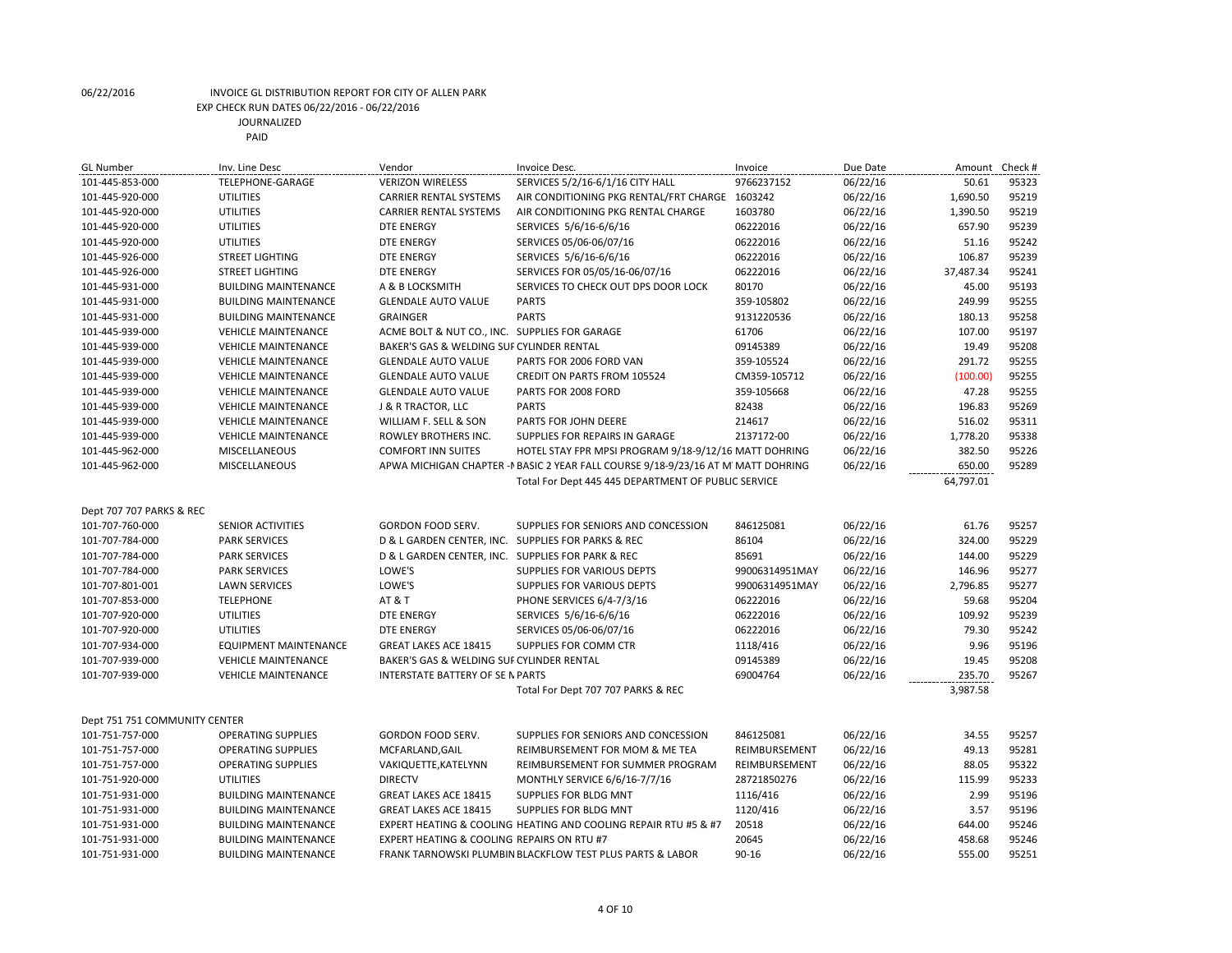| 91-16A<br>06/22/16<br>100.00<br>95251<br>101-751-931-000<br><b>BUILDING MAINTENANCE</b><br>FRANK TARNOWSKI PLUMBIN FIXED FAUCET IN MENS ROOM<br><b>GRAINGER</b><br>CREDIT ON DUP PMT ON CK 94947<br>CM9080358212<br>06/22/16<br>(75.60)<br>95258<br>101-751-931-000<br><b>BUILDING MAINTENANCE</b><br>06/22/16<br>30.23<br>95291<br>101-751-931-000<br><b>BUILDING MAINTENANCE</b><br>NETWORK SERVICES COMP<br><b>SUPPLIES FOR PARKS &amp; REC</b><br>6387514-01<br>NETWORK SERVICES COMP<br><b>SUPPLIES FOR PARKS &amp; REC</b><br>6390841-00<br>06/22/16<br>85.42<br>95291<br>101-751-931-000<br><b>BUILDING MAINTENANCE</b><br>325.91<br>95312<br>101-751-931-000<br>SHERWIN WILLIAMS<br>0699-3<br>06/22/16<br><b>BUILDING MAINTENANCE</b><br><b>SUPPLIES FOR PARK &amp; REC</b><br>0710-8<br>06/22/16<br>182.21<br>95312<br>101-751-931-000<br><b>BUILDING MAINTENANCE</b><br><b>SHERWIN WILLIAMS</b><br><b>SUPPLIES FOR PARK &amp; REC</b><br>2,600.13<br>Total For Dept 751 751 COMMUNITY CENTER<br>Total For Fund 101 GENERAL FUND<br>563,852.37<br>Fund 202 MAJOR STREET FUND<br>Dept 475 475 TRAFFIC SERVICES<br>1671<br>06/22/16<br>400.00<br>95318<br>202-475-801-210<br>PROF'L SERVICES - WAYNE COUNTY TRAFFIC DATA COLLECTION LI TRAFFICE COUNT FOR REECK ROAD<br>400.00<br>Total For Dept 475 475 TRAFFIC SERVICES<br>Dept 479 PRESERVATION - STREETS<br>06/22/16<br>202-479-757-000<br><b>OPERATING SUPPLIES</b><br>CADILLAC ASPHALT LLC<br><b>SUPPLIES FOR DPS</b><br>287973<br>500.85<br>95217<br>500.85<br>Total For Dept 479 PRESERVATION - STREETS<br>Total For Fund 202 MAJOR STREET FUND<br>900.85<br>Fund 203 LOCAL STREET FUND<br>Dept 479 PRESERVATION - STREETS<br>287973<br>500.85<br>203-479-757-000<br><b>OPERATING SUPPLIES</b><br>CADILLAC ASPHALT LLC<br><b>SUPPLIES FOR DPS</b><br>06/22/16<br>95217<br>206,017.20<br>203-479-801-200<br>PROF'L SERVICES - CONSTRUCTION GV CEMENT CONTRACTING C PROGRESS PAYMENT #3 WK ENDING 6/10/16<br>CERCO JOB 11<br>06/22/16<br>95260<br>PROF'L SERVICES - INSPECTION 5/2 BUCCILLI GROUP, LLC<br>1742<br>06/22/16<br>95216<br>203-479-801-205<br><b>INSPECTION SERVICES OTHER SERVICES</b><br>1,150.61<br>207,668.66<br>Total For Dept 479 PRESERVATION - STREETS<br>Total For Fund 203 LOCAL STREET FUND<br>207,668.66<br>Fund 226 RUBBISH FUND<br>Dept 450 450 RUBBISH<br>COMPOST<br>06/22/16<br>1,350.00<br>95313<br>226-450-817-000<br><b>WASTE DISPOSAL</b><br><b>SIGN SPECIALTIES</b><br>ALLEN PARK COMPOST STICKERS<br>95305<br>226-450-819-000<br><b>WASTE DISPOSAL</b><br>RIVERVIEW, CITY OF<br>77949<br>06/22/16<br>582.00<br>APRIL 2016 BILLING SPECIAL WASTE<br>95305<br>226-450-819-000<br><b>WASTE DISPOSAL</b><br>RIVERVIEW, CITY OF<br>APRIL SERVICES FOR RECYCLED WOOD DISPOSA 77952<br>06/22/16<br>487.63<br>RIVERVIEW, CITY OF<br>95305<br>226-450-819-000<br><b>WASTE DISPOSAL</b><br>APRIL SERVICES CIAP BROKEN CONCRETE<br>77950<br>06/22/16<br>109.00<br>RIVERVIEW, CITY OF<br>16,641.63<br>95305<br>226-450-819-000<br><b>WASTE DISPOSAL</b><br>APRIL SERVICES CIAP MAIN CONTRACT THRU 1(77948)<br>06/22/16<br>226-450-819-000<br><b>WASTE DISPOSAL</b><br>RIVERVIEW, CITY OF<br>APRIL SERVICES FOR CIAP UTILITY SPOILS EFF 4/77951<br>06/22/16<br>2,402.40<br>95305<br>21,572.66<br>Total For Dept 450 450 RUBBISH<br>Total For Fund 226 RUBBISH FUND<br>21,572.66<br>Fund 249 BUILDING FUND<br>Dept 000<br>249-000-246-000<br>PLANNING/ZONING REVIEW ESCR( BUCCILLI GROUP, LLC<br>INSPECTION SERV 5/18/16 AT 1700 FAIRLANE D 1741<br>06/22/16<br>324.00<br>95216<br>06/22/16<br>972.00<br>95216<br>249-000-246-000<br>PLANNING/ZONING REVIEW BRAD BUCCILLI GROUP, LLC<br>INSPECTION SERVICES 5/9-5/13/16<br>1730 | <b>GL Number</b> | Inv. Line Desc | Vendor | Invoice Desc. | Invoice | Due Date | Amount | Check # |
|------------------------------------------------------------------------------------------------------------------------------------------------------------------------------------------------------------------------------------------------------------------------------------------------------------------------------------------------------------------------------------------------------------------------------------------------------------------------------------------------------------------------------------------------------------------------------------------------------------------------------------------------------------------------------------------------------------------------------------------------------------------------------------------------------------------------------------------------------------------------------------------------------------------------------------------------------------------------------------------------------------------------------------------------------------------------------------------------------------------------------------------------------------------------------------------------------------------------------------------------------------------------------------------------------------------------------------------------------------------------------------------------------------------------------------------------------------------------------------------------------------------------------------------------------------------------------------------------------------------------------------------------------------------------------------------------------------------------------------------------------------------------------------------------------------------------------------------------------------------------------------------------------------------------------------------------------------------------------------------------------------------------------------------------------------------------------------------------------------------------------------------------------------------------------------------------------------------------------------------------------------------------------------------------------------------------------------------------------------------------------------------------------------------------------------------------------------------------------------------------------------------------------------------------------------------------------------------------------------------------------------------------------------------------------------------------------------------------------------------------------------------------------------------------------------------------------------------------------------------------------------------------------------------------------------------------------------------------------------------------------------------------------------------------------------------------------------------------------------------------------------------------------------------------------------------------------------------------------------------------------------------------------------------------------------------------------------------------------------------------------------------------------------------------------------------------------------------------------------------------------------------------------------------------------------------------------------------------------------------------------------------------------------------------------------------------------------------|------------------|----------------|--------|---------------|---------|----------|--------|---------|
|                                                                                                                                                                                                                                                                                                                                                                                                                                                                                                                                                                                                                                                                                                                                                                                                                                                                                                                                                                                                                                                                                                                                                                                                                                                                                                                                                                                                                                                                                                                                                                                                                                                                                                                                                                                                                                                                                                                                                                                                                                                                                                                                                                                                                                                                                                                                                                                                                                                                                                                                                                                                                                                                                                                                                                                                                                                                                                                                                                                                                                                                                                                                                                                                                                                                                                                                                                                                                                                                                                                                                                                                                                                                                                                  |                  |                |        |               |         |          |        |         |
|                                                                                                                                                                                                                                                                                                                                                                                                                                                                                                                                                                                                                                                                                                                                                                                                                                                                                                                                                                                                                                                                                                                                                                                                                                                                                                                                                                                                                                                                                                                                                                                                                                                                                                                                                                                                                                                                                                                                                                                                                                                                                                                                                                                                                                                                                                                                                                                                                                                                                                                                                                                                                                                                                                                                                                                                                                                                                                                                                                                                                                                                                                                                                                                                                                                                                                                                                                                                                                                                                                                                                                                                                                                                                                                  |                  |                |        |               |         |          |        |         |
|                                                                                                                                                                                                                                                                                                                                                                                                                                                                                                                                                                                                                                                                                                                                                                                                                                                                                                                                                                                                                                                                                                                                                                                                                                                                                                                                                                                                                                                                                                                                                                                                                                                                                                                                                                                                                                                                                                                                                                                                                                                                                                                                                                                                                                                                                                                                                                                                                                                                                                                                                                                                                                                                                                                                                                                                                                                                                                                                                                                                                                                                                                                                                                                                                                                                                                                                                                                                                                                                                                                                                                                                                                                                                                                  |                  |                |        |               |         |          |        |         |
|                                                                                                                                                                                                                                                                                                                                                                                                                                                                                                                                                                                                                                                                                                                                                                                                                                                                                                                                                                                                                                                                                                                                                                                                                                                                                                                                                                                                                                                                                                                                                                                                                                                                                                                                                                                                                                                                                                                                                                                                                                                                                                                                                                                                                                                                                                                                                                                                                                                                                                                                                                                                                                                                                                                                                                                                                                                                                                                                                                                                                                                                                                                                                                                                                                                                                                                                                                                                                                                                                                                                                                                                                                                                                                                  |                  |                |        |               |         |          |        |         |
|                                                                                                                                                                                                                                                                                                                                                                                                                                                                                                                                                                                                                                                                                                                                                                                                                                                                                                                                                                                                                                                                                                                                                                                                                                                                                                                                                                                                                                                                                                                                                                                                                                                                                                                                                                                                                                                                                                                                                                                                                                                                                                                                                                                                                                                                                                                                                                                                                                                                                                                                                                                                                                                                                                                                                                                                                                                                                                                                                                                                                                                                                                                                                                                                                                                                                                                                                                                                                                                                                                                                                                                                                                                                                                                  |                  |                |        |               |         |          |        |         |
|                                                                                                                                                                                                                                                                                                                                                                                                                                                                                                                                                                                                                                                                                                                                                                                                                                                                                                                                                                                                                                                                                                                                                                                                                                                                                                                                                                                                                                                                                                                                                                                                                                                                                                                                                                                                                                                                                                                                                                                                                                                                                                                                                                                                                                                                                                                                                                                                                                                                                                                                                                                                                                                                                                                                                                                                                                                                                                                                                                                                                                                                                                                                                                                                                                                                                                                                                                                                                                                                                                                                                                                                                                                                                                                  |                  |                |        |               |         |          |        |         |
|                                                                                                                                                                                                                                                                                                                                                                                                                                                                                                                                                                                                                                                                                                                                                                                                                                                                                                                                                                                                                                                                                                                                                                                                                                                                                                                                                                                                                                                                                                                                                                                                                                                                                                                                                                                                                                                                                                                                                                                                                                                                                                                                                                                                                                                                                                                                                                                                                                                                                                                                                                                                                                                                                                                                                                                                                                                                                                                                                                                                                                                                                                                                                                                                                                                                                                                                                                                                                                                                                                                                                                                                                                                                                                                  |                  |                |        |               |         |          |        |         |
|                                                                                                                                                                                                                                                                                                                                                                                                                                                                                                                                                                                                                                                                                                                                                                                                                                                                                                                                                                                                                                                                                                                                                                                                                                                                                                                                                                                                                                                                                                                                                                                                                                                                                                                                                                                                                                                                                                                                                                                                                                                                                                                                                                                                                                                                                                                                                                                                                                                                                                                                                                                                                                                                                                                                                                                                                                                                                                                                                                                                                                                                                                                                                                                                                                                                                                                                                                                                                                                                                                                                                                                                                                                                                                                  |                  |                |        |               |         |          |        |         |
|                                                                                                                                                                                                                                                                                                                                                                                                                                                                                                                                                                                                                                                                                                                                                                                                                                                                                                                                                                                                                                                                                                                                                                                                                                                                                                                                                                                                                                                                                                                                                                                                                                                                                                                                                                                                                                                                                                                                                                                                                                                                                                                                                                                                                                                                                                                                                                                                                                                                                                                                                                                                                                                                                                                                                                                                                                                                                                                                                                                                                                                                                                                                                                                                                                                                                                                                                                                                                                                                                                                                                                                                                                                                                                                  |                  |                |        |               |         |          |        |         |
|                                                                                                                                                                                                                                                                                                                                                                                                                                                                                                                                                                                                                                                                                                                                                                                                                                                                                                                                                                                                                                                                                                                                                                                                                                                                                                                                                                                                                                                                                                                                                                                                                                                                                                                                                                                                                                                                                                                                                                                                                                                                                                                                                                                                                                                                                                                                                                                                                                                                                                                                                                                                                                                                                                                                                                                                                                                                                                                                                                                                                                                                                                                                                                                                                                                                                                                                                                                                                                                                                                                                                                                                                                                                                                                  |                  |                |        |               |         |          |        |         |
|                                                                                                                                                                                                                                                                                                                                                                                                                                                                                                                                                                                                                                                                                                                                                                                                                                                                                                                                                                                                                                                                                                                                                                                                                                                                                                                                                                                                                                                                                                                                                                                                                                                                                                                                                                                                                                                                                                                                                                                                                                                                                                                                                                                                                                                                                                                                                                                                                                                                                                                                                                                                                                                                                                                                                                                                                                                                                                                                                                                                                                                                                                                                                                                                                                                                                                                                                                                                                                                                                                                                                                                                                                                                                                                  |                  |                |        |               |         |          |        |         |
|                                                                                                                                                                                                                                                                                                                                                                                                                                                                                                                                                                                                                                                                                                                                                                                                                                                                                                                                                                                                                                                                                                                                                                                                                                                                                                                                                                                                                                                                                                                                                                                                                                                                                                                                                                                                                                                                                                                                                                                                                                                                                                                                                                                                                                                                                                                                                                                                                                                                                                                                                                                                                                                                                                                                                                                                                                                                                                                                                                                                                                                                                                                                                                                                                                                                                                                                                                                                                                                                                                                                                                                                                                                                                                                  |                  |                |        |               |         |          |        |         |
|                                                                                                                                                                                                                                                                                                                                                                                                                                                                                                                                                                                                                                                                                                                                                                                                                                                                                                                                                                                                                                                                                                                                                                                                                                                                                                                                                                                                                                                                                                                                                                                                                                                                                                                                                                                                                                                                                                                                                                                                                                                                                                                                                                                                                                                                                                                                                                                                                                                                                                                                                                                                                                                                                                                                                                                                                                                                                                                                                                                                                                                                                                                                                                                                                                                                                                                                                                                                                                                                                                                                                                                                                                                                                                                  |                  |                |        |               |         |          |        |         |
|                                                                                                                                                                                                                                                                                                                                                                                                                                                                                                                                                                                                                                                                                                                                                                                                                                                                                                                                                                                                                                                                                                                                                                                                                                                                                                                                                                                                                                                                                                                                                                                                                                                                                                                                                                                                                                                                                                                                                                                                                                                                                                                                                                                                                                                                                                                                                                                                                                                                                                                                                                                                                                                                                                                                                                                                                                                                                                                                                                                                                                                                                                                                                                                                                                                                                                                                                                                                                                                                                                                                                                                                                                                                                                                  |                  |                |        |               |         |          |        |         |
|                                                                                                                                                                                                                                                                                                                                                                                                                                                                                                                                                                                                                                                                                                                                                                                                                                                                                                                                                                                                                                                                                                                                                                                                                                                                                                                                                                                                                                                                                                                                                                                                                                                                                                                                                                                                                                                                                                                                                                                                                                                                                                                                                                                                                                                                                                                                                                                                                                                                                                                                                                                                                                                                                                                                                                                                                                                                                                                                                                                                                                                                                                                                                                                                                                                                                                                                                                                                                                                                                                                                                                                                                                                                                                                  |                  |                |        |               |         |          |        |         |
|                                                                                                                                                                                                                                                                                                                                                                                                                                                                                                                                                                                                                                                                                                                                                                                                                                                                                                                                                                                                                                                                                                                                                                                                                                                                                                                                                                                                                                                                                                                                                                                                                                                                                                                                                                                                                                                                                                                                                                                                                                                                                                                                                                                                                                                                                                                                                                                                                                                                                                                                                                                                                                                                                                                                                                                                                                                                                                                                                                                                                                                                                                                                                                                                                                                                                                                                                                                                                                                                                                                                                                                                                                                                                                                  |                  |                |        |               |         |          |        |         |
|                                                                                                                                                                                                                                                                                                                                                                                                                                                                                                                                                                                                                                                                                                                                                                                                                                                                                                                                                                                                                                                                                                                                                                                                                                                                                                                                                                                                                                                                                                                                                                                                                                                                                                                                                                                                                                                                                                                                                                                                                                                                                                                                                                                                                                                                                                                                                                                                                                                                                                                                                                                                                                                                                                                                                                                                                                                                                                                                                                                                                                                                                                                                                                                                                                                                                                                                                                                                                                                                                                                                                                                                                                                                                                                  |                  |                |        |               |         |          |        |         |
|                                                                                                                                                                                                                                                                                                                                                                                                                                                                                                                                                                                                                                                                                                                                                                                                                                                                                                                                                                                                                                                                                                                                                                                                                                                                                                                                                                                                                                                                                                                                                                                                                                                                                                                                                                                                                                                                                                                                                                                                                                                                                                                                                                                                                                                                                                                                                                                                                                                                                                                                                                                                                                                                                                                                                                                                                                                                                                                                                                                                                                                                                                                                                                                                                                                                                                                                                                                                                                                                                                                                                                                                                                                                                                                  |                  |                |        |               |         |          |        |         |
|                                                                                                                                                                                                                                                                                                                                                                                                                                                                                                                                                                                                                                                                                                                                                                                                                                                                                                                                                                                                                                                                                                                                                                                                                                                                                                                                                                                                                                                                                                                                                                                                                                                                                                                                                                                                                                                                                                                                                                                                                                                                                                                                                                                                                                                                                                                                                                                                                                                                                                                                                                                                                                                                                                                                                                                                                                                                                                                                                                                                                                                                                                                                                                                                                                                                                                                                                                                                                                                                                                                                                                                                                                                                                                                  |                  |                |        |               |         |          |        |         |
|                                                                                                                                                                                                                                                                                                                                                                                                                                                                                                                                                                                                                                                                                                                                                                                                                                                                                                                                                                                                                                                                                                                                                                                                                                                                                                                                                                                                                                                                                                                                                                                                                                                                                                                                                                                                                                                                                                                                                                                                                                                                                                                                                                                                                                                                                                                                                                                                                                                                                                                                                                                                                                                                                                                                                                                                                                                                                                                                                                                                                                                                                                                                                                                                                                                                                                                                                                                                                                                                                                                                                                                                                                                                                                                  |                  |                |        |               |         |          |        |         |
|                                                                                                                                                                                                                                                                                                                                                                                                                                                                                                                                                                                                                                                                                                                                                                                                                                                                                                                                                                                                                                                                                                                                                                                                                                                                                                                                                                                                                                                                                                                                                                                                                                                                                                                                                                                                                                                                                                                                                                                                                                                                                                                                                                                                                                                                                                                                                                                                                                                                                                                                                                                                                                                                                                                                                                                                                                                                                                                                                                                                                                                                                                                                                                                                                                                                                                                                                                                                                                                                                                                                                                                                                                                                                                                  |                  |                |        |               |         |          |        |         |
|                                                                                                                                                                                                                                                                                                                                                                                                                                                                                                                                                                                                                                                                                                                                                                                                                                                                                                                                                                                                                                                                                                                                                                                                                                                                                                                                                                                                                                                                                                                                                                                                                                                                                                                                                                                                                                                                                                                                                                                                                                                                                                                                                                                                                                                                                                                                                                                                                                                                                                                                                                                                                                                                                                                                                                                                                                                                                                                                                                                                                                                                                                                                                                                                                                                                                                                                                                                                                                                                                                                                                                                                                                                                                                                  |                  |                |        |               |         |          |        |         |
|                                                                                                                                                                                                                                                                                                                                                                                                                                                                                                                                                                                                                                                                                                                                                                                                                                                                                                                                                                                                                                                                                                                                                                                                                                                                                                                                                                                                                                                                                                                                                                                                                                                                                                                                                                                                                                                                                                                                                                                                                                                                                                                                                                                                                                                                                                                                                                                                                                                                                                                                                                                                                                                                                                                                                                                                                                                                                                                                                                                                                                                                                                                                                                                                                                                                                                                                                                                                                                                                                                                                                                                                                                                                                                                  |                  |                |        |               |         |          |        |         |
|                                                                                                                                                                                                                                                                                                                                                                                                                                                                                                                                                                                                                                                                                                                                                                                                                                                                                                                                                                                                                                                                                                                                                                                                                                                                                                                                                                                                                                                                                                                                                                                                                                                                                                                                                                                                                                                                                                                                                                                                                                                                                                                                                                                                                                                                                                                                                                                                                                                                                                                                                                                                                                                                                                                                                                                                                                                                                                                                                                                                                                                                                                                                                                                                                                                                                                                                                                                                                                                                                                                                                                                                                                                                                                                  |                  |                |        |               |         |          |        |         |
|                                                                                                                                                                                                                                                                                                                                                                                                                                                                                                                                                                                                                                                                                                                                                                                                                                                                                                                                                                                                                                                                                                                                                                                                                                                                                                                                                                                                                                                                                                                                                                                                                                                                                                                                                                                                                                                                                                                                                                                                                                                                                                                                                                                                                                                                                                                                                                                                                                                                                                                                                                                                                                                                                                                                                                                                                                                                                                                                                                                                                                                                                                                                                                                                                                                                                                                                                                                                                                                                                                                                                                                                                                                                                                                  |                  |                |        |               |         |          |        |         |
|                                                                                                                                                                                                                                                                                                                                                                                                                                                                                                                                                                                                                                                                                                                                                                                                                                                                                                                                                                                                                                                                                                                                                                                                                                                                                                                                                                                                                                                                                                                                                                                                                                                                                                                                                                                                                                                                                                                                                                                                                                                                                                                                                                                                                                                                                                                                                                                                                                                                                                                                                                                                                                                                                                                                                                                                                                                                                                                                                                                                                                                                                                                                                                                                                                                                                                                                                                                                                                                                                                                                                                                                                                                                                                                  |                  |                |        |               |         |          |        |         |
|                                                                                                                                                                                                                                                                                                                                                                                                                                                                                                                                                                                                                                                                                                                                                                                                                                                                                                                                                                                                                                                                                                                                                                                                                                                                                                                                                                                                                                                                                                                                                                                                                                                                                                                                                                                                                                                                                                                                                                                                                                                                                                                                                                                                                                                                                                                                                                                                                                                                                                                                                                                                                                                                                                                                                                                                                                                                                                                                                                                                                                                                                                                                                                                                                                                                                                                                                                                                                                                                                                                                                                                                                                                                                                                  |                  |                |        |               |         |          |        |         |
|                                                                                                                                                                                                                                                                                                                                                                                                                                                                                                                                                                                                                                                                                                                                                                                                                                                                                                                                                                                                                                                                                                                                                                                                                                                                                                                                                                                                                                                                                                                                                                                                                                                                                                                                                                                                                                                                                                                                                                                                                                                                                                                                                                                                                                                                                                                                                                                                                                                                                                                                                                                                                                                                                                                                                                                                                                                                                                                                                                                                                                                                                                                                                                                                                                                                                                                                                                                                                                                                                                                                                                                                                                                                                                                  |                  |                |        |               |         |          |        |         |
|                                                                                                                                                                                                                                                                                                                                                                                                                                                                                                                                                                                                                                                                                                                                                                                                                                                                                                                                                                                                                                                                                                                                                                                                                                                                                                                                                                                                                                                                                                                                                                                                                                                                                                                                                                                                                                                                                                                                                                                                                                                                                                                                                                                                                                                                                                                                                                                                                                                                                                                                                                                                                                                                                                                                                                                                                                                                                                                                                                                                                                                                                                                                                                                                                                                                                                                                                                                                                                                                                                                                                                                                                                                                                                                  |                  |                |        |               |         |          |        |         |
|                                                                                                                                                                                                                                                                                                                                                                                                                                                                                                                                                                                                                                                                                                                                                                                                                                                                                                                                                                                                                                                                                                                                                                                                                                                                                                                                                                                                                                                                                                                                                                                                                                                                                                                                                                                                                                                                                                                                                                                                                                                                                                                                                                                                                                                                                                                                                                                                                                                                                                                                                                                                                                                                                                                                                                                                                                                                                                                                                                                                                                                                                                                                                                                                                                                                                                                                                                                                                                                                                                                                                                                                                                                                                                                  |                  |                |        |               |         |          |        |         |
|                                                                                                                                                                                                                                                                                                                                                                                                                                                                                                                                                                                                                                                                                                                                                                                                                                                                                                                                                                                                                                                                                                                                                                                                                                                                                                                                                                                                                                                                                                                                                                                                                                                                                                                                                                                                                                                                                                                                                                                                                                                                                                                                                                                                                                                                                                                                                                                                                                                                                                                                                                                                                                                                                                                                                                                                                                                                                                                                                                                                                                                                                                                                                                                                                                                                                                                                                                                                                                                                                                                                                                                                                                                                                                                  |                  |                |        |               |         |          |        |         |
|                                                                                                                                                                                                                                                                                                                                                                                                                                                                                                                                                                                                                                                                                                                                                                                                                                                                                                                                                                                                                                                                                                                                                                                                                                                                                                                                                                                                                                                                                                                                                                                                                                                                                                                                                                                                                                                                                                                                                                                                                                                                                                                                                                                                                                                                                                                                                                                                                                                                                                                                                                                                                                                                                                                                                                                                                                                                                                                                                                                                                                                                                                                                                                                                                                                                                                                                                                                                                                                                                                                                                                                                                                                                                                                  |                  |                |        |               |         |          |        |         |
|                                                                                                                                                                                                                                                                                                                                                                                                                                                                                                                                                                                                                                                                                                                                                                                                                                                                                                                                                                                                                                                                                                                                                                                                                                                                                                                                                                                                                                                                                                                                                                                                                                                                                                                                                                                                                                                                                                                                                                                                                                                                                                                                                                                                                                                                                                                                                                                                                                                                                                                                                                                                                                                                                                                                                                                                                                                                                                                                                                                                                                                                                                                                                                                                                                                                                                                                                                                                                                                                                                                                                                                                                                                                                                                  |                  |                |        |               |         |          |        |         |
|                                                                                                                                                                                                                                                                                                                                                                                                                                                                                                                                                                                                                                                                                                                                                                                                                                                                                                                                                                                                                                                                                                                                                                                                                                                                                                                                                                                                                                                                                                                                                                                                                                                                                                                                                                                                                                                                                                                                                                                                                                                                                                                                                                                                                                                                                                                                                                                                                                                                                                                                                                                                                                                                                                                                                                                                                                                                                                                                                                                                                                                                                                                                                                                                                                                                                                                                                                                                                                                                                                                                                                                                                                                                                                                  |                  |                |        |               |         |          |        |         |
|                                                                                                                                                                                                                                                                                                                                                                                                                                                                                                                                                                                                                                                                                                                                                                                                                                                                                                                                                                                                                                                                                                                                                                                                                                                                                                                                                                                                                                                                                                                                                                                                                                                                                                                                                                                                                                                                                                                                                                                                                                                                                                                                                                                                                                                                                                                                                                                                                                                                                                                                                                                                                                                                                                                                                                                                                                                                                                                                                                                                                                                                                                                                                                                                                                                                                                                                                                                                                                                                                                                                                                                                                                                                                                                  |                  |                |        |               |         |          |        |         |
|                                                                                                                                                                                                                                                                                                                                                                                                                                                                                                                                                                                                                                                                                                                                                                                                                                                                                                                                                                                                                                                                                                                                                                                                                                                                                                                                                                                                                                                                                                                                                                                                                                                                                                                                                                                                                                                                                                                                                                                                                                                                                                                                                                                                                                                                                                                                                                                                                                                                                                                                                                                                                                                                                                                                                                                                                                                                                                                                                                                                                                                                                                                                                                                                                                                                                                                                                                                                                                                                                                                                                                                                                                                                                                                  |                  |                |        |               |         |          |        |         |
|                                                                                                                                                                                                                                                                                                                                                                                                                                                                                                                                                                                                                                                                                                                                                                                                                                                                                                                                                                                                                                                                                                                                                                                                                                                                                                                                                                                                                                                                                                                                                                                                                                                                                                                                                                                                                                                                                                                                                                                                                                                                                                                                                                                                                                                                                                                                                                                                                                                                                                                                                                                                                                                                                                                                                                                                                                                                                                                                                                                                                                                                                                                                                                                                                                                                                                                                                                                                                                                                                                                                                                                                                                                                                                                  |                  |                |        |               |         |          |        |         |
|                                                                                                                                                                                                                                                                                                                                                                                                                                                                                                                                                                                                                                                                                                                                                                                                                                                                                                                                                                                                                                                                                                                                                                                                                                                                                                                                                                                                                                                                                                                                                                                                                                                                                                                                                                                                                                                                                                                                                                                                                                                                                                                                                                                                                                                                                                                                                                                                                                                                                                                                                                                                                                                                                                                                                                                                                                                                                                                                                                                                                                                                                                                                                                                                                                                                                                                                                                                                                                                                                                                                                                                                                                                                                                                  |                  |                |        |               |         |          |        |         |
|                                                                                                                                                                                                                                                                                                                                                                                                                                                                                                                                                                                                                                                                                                                                                                                                                                                                                                                                                                                                                                                                                                                                                                                                                                                                                                                                                                                                                                                                                                                                                                                                                                                                                                                                                                                                                                                                                                                                                                                                                                                                                                                                                                                                                                                                                                                                                                                                                                                                                                                                                                                                                                                                                                                                                                                                                                                                                                                                                                                                                                                                                                                                                                                                                                                                                                                                                                                                                                                                                                                                                                                                                                                                                                                  |                  |                |        |               |         |          |        |         |
|                                                                                                                                                                                                                                                                                                                                                                                                                                                                                                                                                                                                                                                                                                                                                                                                                                                                                                                                                                                                                                                                                                                                                                                                                                                                                                                                                                                                                                                                                                                                                                                                                                                                                                                                                                                                                                                                                                                                                                                                                                                                                                                                                                                                                                                                                                                                                                                                                                                                                                                                                                                                                                                                                                                                                                                                                                                                                                                                                                                                                                                                                                                                                                                                                                                                                                                                                                                                                                                                                                                                                                                                                                                                                                                  |                  |                |        |               |         |          |        |         |
|                                                                                                                                                                                                                                                                                                                                                                                                                                                                                                                                                                                                                                                                                                                                                                                                                                                                                                                                                                                                                                                                                                                                                                                                                                                                                                                                                                                                                                                                                                                                                                                                                                                                                                                                                                                                                                                                                                                                                                                                                                                                                                                                                                                                                                                                                                                                                                                                                                                                                                                                                                                                                                                                                                                                                                                                                                                                                                                                                                                                                                                                                                                                                                                                                                                                                                                                                                                                                                                                                                                                                                                                                                                                                                                  |                  |                |        |               |         |          |        |         |
|                                                                                                                                                                                                                                                                                                                                                                                                                                                                                                                                                                                                                                                                                                                                                                                                                                                                                                                                                                                                                                                                                                                                                                                                                                                                                                                                                                                                                                                                                                                                                                                                                                                                                                                                                                                                                                                                                                                                                                                                                                                                                                                                                                                                                                                                                                                                                                                                                                                                                                                                                                                                                                                                                                                                                                                                                                                                                                                                                                                                                                                                                                                                                                                                                                                                                                                                                                                                                                                                                                                                                                                                                                                                                                                  |                  |                |        |               |         |          |        |         |
|                                                                                                                                                                                                                                                                                                                                                                                                                                                                                                                                                                                                                                                                                                                                                                                                                                                                                                                                                                                                                                                                                                                                                                                                                                                                                                                                                                                                                                                                                                                                                                                                                                                                                                                                                                                                                                                                                                                                                                                                                                                                                                                                                                                                                                                                                                                                                                                                                                                                                                                                                                                                                                                                                                                                                                                                                                                                                                                                                                                                                                                                                                                                                                                                                                                                                                                                                                                                                                                                                                                                                                                                                                                                                                                  |                  |                |        |               |         |          |        |         |
|                                                                                                                                                                                                                                                                                                                                                                                                                                                                                                                                                                                                                                                                                                                                                                                                                                                                                                                                                                                                                                                                                                                                                                                                                                                                                                                                                                                                                                                                                                                                                                                                                                                                                                                                                                                                                                                                                                                                                                                                                                                                                                                                                                                                                                                                                                                                                                                                                                                                                                                                                                                                                                                                                                                                                                                                                                                                                                                                                                                                                                                                                                                                                                                                                                                                                                                                                                                                                                                                                                                                                                                                                                                                                                                  |                  |                |        |               |         |          |        |         |
|                                                                                                                                                                                                                                                                                                                                                                                                                                                                                                                                                                                                                                                                                                                                                                                                                                                                                                                                                                                                                                                                                                                                                                                                                                                                                                                                                                                                                                                                                                                                                                                                                                                                                                                                                                                                                                                                                                                                                                                                                                                                                                                                                                                                                                                                                                                                                                                                                                                                                                                                                                                                                                                                                                                                                                                                                                                                                                                                                                                                                                                                                                                                                                                                                                                                                                                                                                                                                                                                                                                                                                                                                                                                                                                  |                  |                |        |               |         |          |        |         |
|                                                                                                                                                                                                                                                                                                                                                                                                                                                                                                                                                                                                                                                                                                                                                                                                                                                                                                                                                                                                                                                                                                                                                                                                                                                                                                                                                                                                                                                                                                                                                                                                                                                                                                                                                                                                                                                                                                                                                                                                                                                                                                                                                                                                                                                                                                                                                                                                                                                                                                                                                                                                                                                                                                                                                                                                                                                                                                                                                                                                                                                                                                                                                                                                                                                                                                                                                                                                                                                                                                                                                                                                                                                                                                                  |                  |                |        |               |         |          |        |         |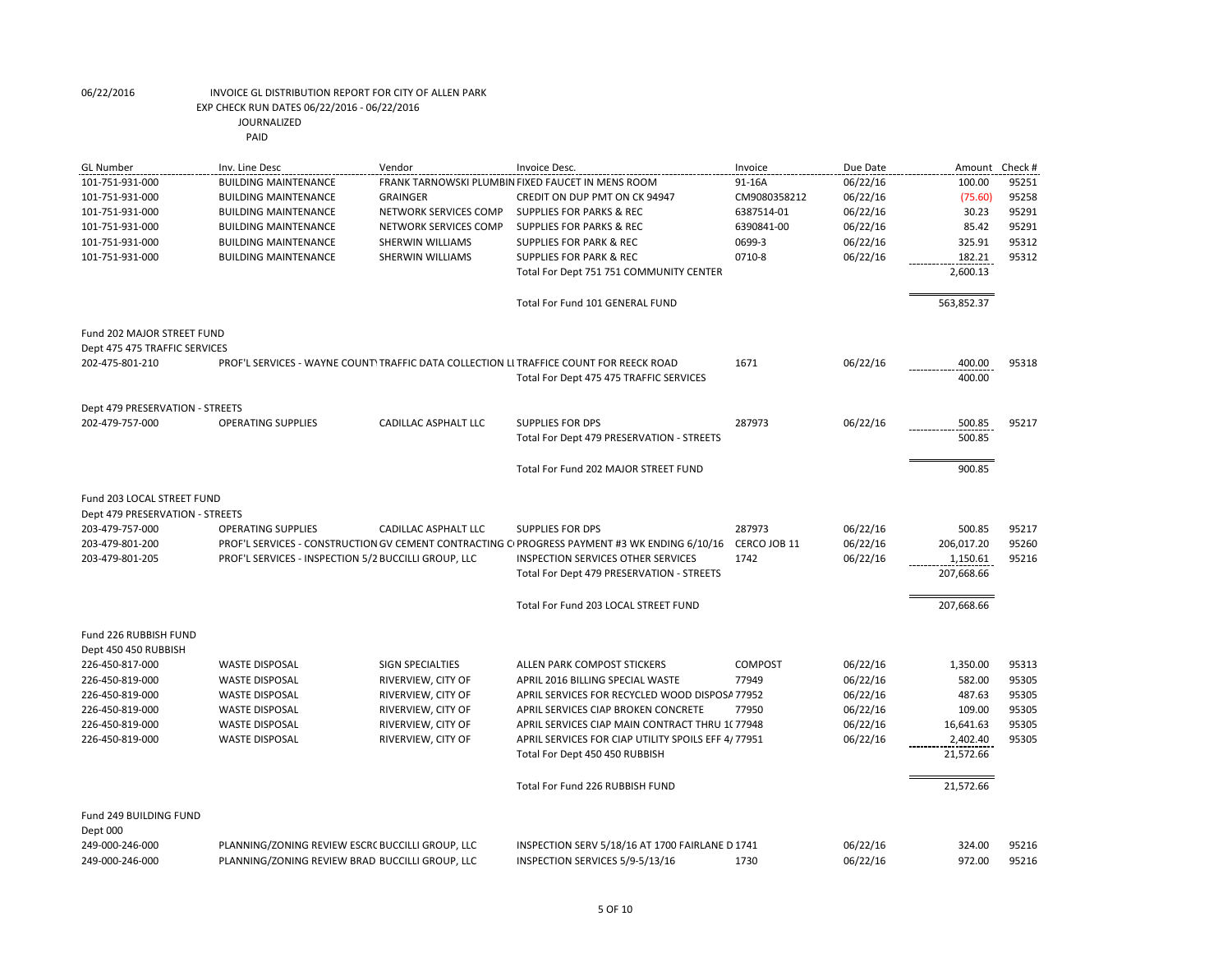| <b>GL Number</b>                   | Inv. Line Desc                               | Vendor                                         | Invoice Desc.                                                                                       | Invoice              | Due Date | Amount    | Check # |
|------------------------------------|----------------------------------------------|------------------------------------------------|-----------------------------------------------------------------------------------------------------|----------------------|----------|-----------|---------|
| 249-000-607-000                    |                                              |                                                | FEES REVENUE 85.00-15% = 72.25 BEST CHIMNEY COMPANY INC HOMEOWNER CANCELLED NO INPECTION DON REFUND |                      | 06/22/16 | 72.25     | 95212   |
|                                    |                                              |                                                | Total For Dept 000                                                                                  |                      |          | 1,368.25  |         |
|                                    |                                              |                                                |                                                                                                     |                      |          |           |         |
| Dept 371 371 BUILDING DEPARTMENT   |                                              |                                                |                                                                                                     |                      |          |           |         |
| 249-371-722-100                    |                                              |                                                | RETIREMENT CONTRIBUTION - DB- PNC INSTITUTIONAL INV.-BAR PENSION CONTRIBUTION FOR JUNE 2016         | <b>JUNE 2016</b>     | 06/22/16 | 5,492.50  | 95300   |
| 249-371-728-000                    | <b>OFFICE SUPPLIES</b>                       | ABSOPURE WATER CO.                             | <b>WATER SUPPLIES BDLG DEPT</b>                                                                     | 86031257             | 06/22/16 | 29.50     | 95194   |
| 249-371-728-000                    | OFFICE SUPPLIES                              | ABSOPURE WATER CO.                             | WATER SERVICES 6/1/16-6/30/16                                                                       | 55743013             | 06/22/16 | 10.60     | 95194   |
| 249-371-728-000                    | OFFICE SUPPLIES                              | ABSOPURE WATER CO.                             | DEBIT MEMO ON MONTHLY ADMIN CHARGES DM55749699                                                      |                      | 06/22/16 | 0.00      | 95194   |
| 249-371-853-000                    | TELEPHONE- D BOOMER                          | <b>VERIZON WIRELESS</b>                        | SERVICES 5/2/16-6/1/16 CITY HALL                                                                    | 9766237152           | 06/22/16 | 50.05     | 95323   |
| 249-371-853-000                    | <b>TELEPHONE- TABLET</b>                     | <b>VERIZON WIRELESS</b>                        | MONTHLY FIRE BILLING 5/11/16-6/10/16                                                                | 9766836384           | 06/22/16 | 20.00     | 95326   |
| 249-371-934-000                    | <b>EQUIPMENT MAINTENANCE</b>                 | SOUTHERN MICHIGAN INFOR SERVICES FOR BLDG DEPT |                                                                                                     | 2368                 | 06/22/16 | 280.00    | 95314   |
| 249-371-958-000                    | <b>MEMBERSHIP &amp; DUES</b>                 |                                                | RECIPROCAL ELETRICAL COUN YEARLY MEMBERSHIP DUES DAVE BOOMER                                        | 7/1/16-6/30/17       | 06/22/16 | 50.00     | 95302   |
| 249-371-959-000                    | PLANNING & ZONING                            | <b>BUCCILLI GROUP, LLC</b>                     | ENGINEERING DEPT 5/9/16-5/13/16 SITE VISITS 1729                                                    |                      | 06/22/16 | 1,080.00  | 95216   |
| 249-371-959-000                    | PLANNING & ZONING                            | <b>BUCCILLI GROUP, LLC</b>                     | ENG DEPT 5/16/16-5/20/16 MISC SITE VISITS                                                           | 1740                 | 06/22/16 | 1,080.00  | 95216   |
|                                    |                                              |                                                | Total For Dept 371 371 BUILDING DEPARTMENT                                                          |                      |          | 8,092.65  |         |
|                                    |                                              |                                                |                                                                                                     |                      |          |           |         |
|                                    |                                              |                                                | Total For Fund 249 BUILDING FUND                                                                    |                      |          | 9,460.90  |         |
|                                    |                                              |                                                |                                                                                                     |                      |          |           |         |
| Fund 250 DDA OPERATING             |                                              |                                                |                                                                                                     |                      |          |           |         |
| Dept 000                           |                                              |                                                |                                                                                                     |                      |          |           |         |
| 250-000-722-000                    | RETIREMENT CONTRIBUTION - DC KIBBY, JENNIFER |                                                | RETIREMENT CONT FY16                                                                                | <b>CONTRACT FY16</b> | 06/22/16 | 5,584.89  | 95272   |
| 250-000-728-000                    | <b>OFFICE SUPPLIES</b>                       | KIBBY, JENNIFER                                | REIMBURSEMENT OFFICE SUPPLIES, BLDG, MNT REIMBURSEMENT                                              |                      | 06/22/16 | 16.83     | 95272   |
| 250-000-920-000                    | <b>UTILITIES</b>                             | <b>DTE ENERGY</b>                              | PARKING LOT LIGHTS MAY 5- JUNE 6 2016                                                               | 194093500016         | 06/22/16 | 115.86    | 95236   |
| 250-000-920-000                    | <b>UTILITIES</b>                             | <b>DTE ENERGY</b>                              | PARKING LOT LIGHTS 5/4-6/3/16 5951 ALLEN RI 193884900054                                            |                      | 06/22/16 | 337.50    | 95237   |
| 250-000-920-000                    | <b>UTILITIES</b>                             | <b>DTE ENERGY</b>                              | 15500 BEATRICE PARKING LOT LIGHTS 5/4-6/3/ 161895800019                                             |                      | 06/22/16 | 185.44    | 95238   |
| 250-000-931-000                    | <b>BUILDING MAINTENANCE</b>                  | <b>HADDIX ELECTRIC</b>                         | <b>MAY LIGHT CHECK</b>                                                                              | 8085                 | 06/22/16 | 626.00    | 95261   |
| 250-000-931-000                    | <b>BUILDING MAINTENANCE</b>                  | KIBBY, JENNIFER                                | REIMBURSEMENT OFFICE SUPPLIES, BLDG, MNT REIMBURSEMENT                                              |                      | 06/22/16 | 170.71    | 95272   |
| 250-000-960-000                    | MARKETING/PROMOTIONS                         | KIBBY, JENNIFER                                | REIMBURSEMENT OFFICE SUPPLIES, BLDG, MNT REIMBURSEMENT                                              |                      | 06/22/16 | 410.40    | 95272   |
| 250-000-960-000                    | MARKETING/PROMOTIONS                         | WINTER, HEATHER                                | ALLEN PARK FARMERS SETUP 6/3,6/10,6/17                                                              | 001                  | 06/22/16 | 105.00    | 95334   |
| 250-000-962-000                    | <b>MISCELLANEOUS</b>                         |                                                | DOWNRIVER PEST CONTROL RAT ABATEMENT ON QUANDT ALLEY MNT                                            | 05/24/16             | 06/22/16 | 130.00    | 95235   |
| 250-000-962-000                    | MISCELLANEOUS                                | KIBBY, JENNIFER                                | REIMBURSEMENT OFFICE SUPPLIES, BLDG, MNT REIMBURSEMENT                                              |                      | 06/22/16 | 28.39     | 95272   |
|                                    |                                              |                                                | Total For Dept 000                                                                                  |                      |          | 7,711.02  |         |
|                                    |                                              |                                                |                                                                                                     |                      |          |           |         |
|                                    |                                              |                                                | Total For Fund 250 DDA OPERATING                                                                    |                      |          | 7,711.02  |         |
| Fund 265 DRUG FORFEITURE - FEDERAL |                                              |                                                |                                                                                                     |                      |          |           |         |
| Dept 000                           |                                              |                                                |                                                                                                     |                      |          |           |         |
| 265-000-757-000                    | <b>OPERATING SUPPLIES</b>                    | C.M.P. DISTRIBUTORS, INC.                      | ARMOR EXPRESS SERAPH THREAT LEVEL 11 VES 48230                                                      |                      | 06/22/16 | 10,553.60 | 95224   |
| 265-000-939-000                    | <b>VEHICLE MAINTENANCE</b>                   | BAKER'S GAS & WELDING SUF CYLINDER RENTAL      |                                                                                                     | 09145389             | 06/22/16 | 19.45     | 95208   |
| 265-000-939-000                    | <b>VEHICLE MAINTENANCE</b>                   | <b>GLENDALE AUTO VALUE</b>                     | <b>PARTS</b>                                                                                        | 359-105717           | 06/22/16 | 12.83     | 95255   |
| 265-000-939-000                    | <b>VEHICLE MAINTENANCE</b>                   | <b>GLENDALE AUTO VALUE</b>                     | PARTS FOR 2009 FORD ESCAPE                                                                          | 359-106200           | 06/22/16 | 50.29     | 95255   |
| 265-000-939-000                    | <b>VEHICLE MAINTENANCE</b>                   | <b>GLENDALE AUTO VALUE</b>                     | <b>PARTS</b>                                                                                        | 359-105480           | 06/22/16 | 36.42     | 95255   |
| 265-000-939-000                    | <b>VEHICLE MAINTENANCE</b>                   | <b>GLENDALE AUTO VALUE</b>                     | <b>STOCK</b>                                                                                        | 359-105367           | 06/22/16 | 136.19    | 95255   |
|                                    | <b>VEHICLE MAINTENANCE</b>                   |                                                | PARTS FOR 2009 CHEC TAHOE                                                                           | 359-105365           |          | 34.37     | 95255   |
| 265-000-939-000                    |                                              | <b>GLENDALE AUTO VALUE</b>                     |                                                                                                     |                      | 06/22/16 |           |         |
| 265-000-939-000                    | <b>VEHICLE MAINTENANCE</b>                   | HERKIMER RADIO SERVICE                         | DIAGNOSTIC TESTING OF SPEED TRAILER NO AE 16044                                                     |                      | 06/22/16 | 125.00    | 95264   |

265-000-939-000 VEHICLE MAINTENANCE TAYLOR CHEVROLET PARTS 250069CVR 06/22/16 24.38 95317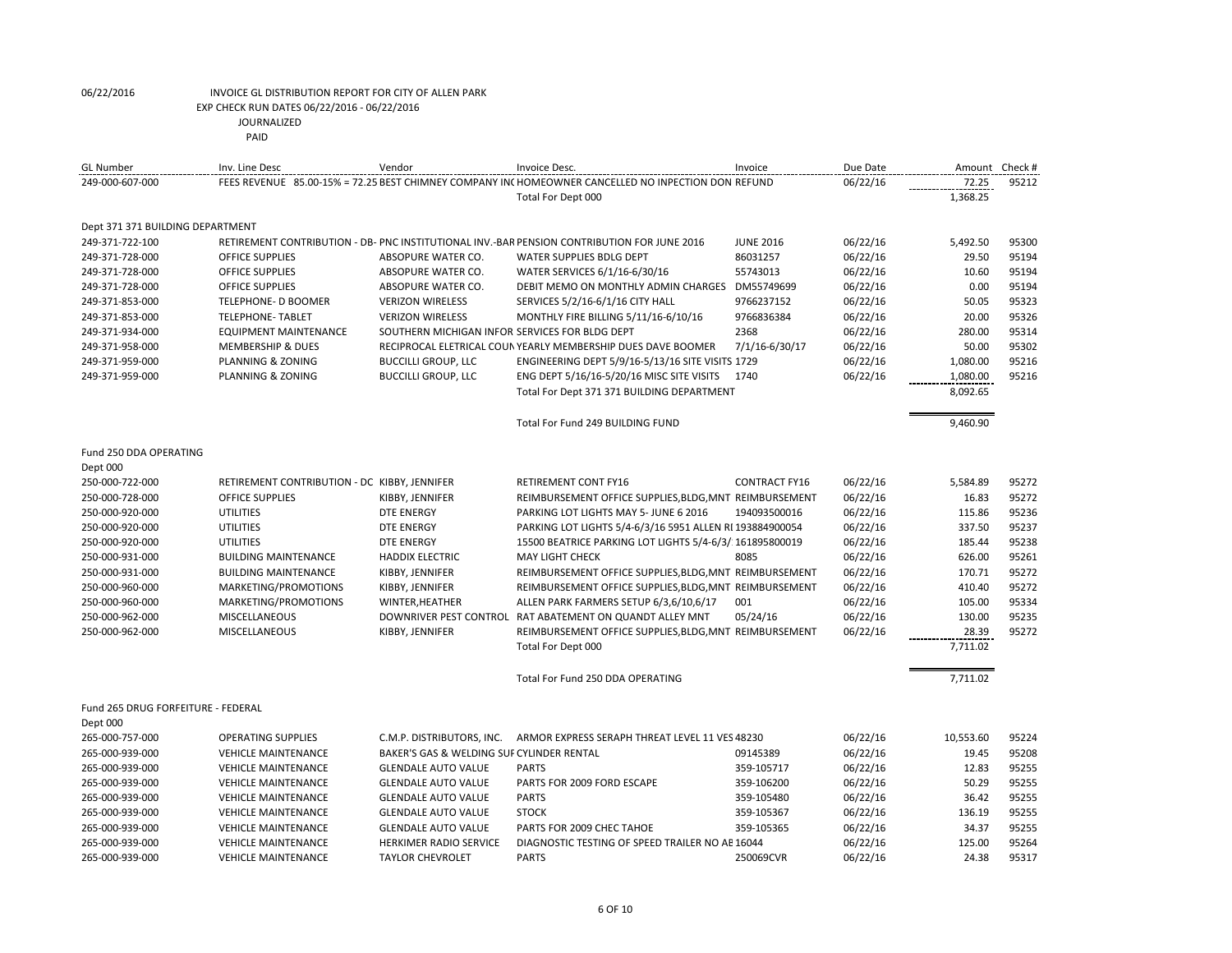| <b>GL Number</b>                      | Inv. Line Desc                                  | Vendor                                        | Invoice Desc.                                                                                                | Invoice                  | Due Date | Amount              | Check #        |
|---------------------------------------|-------------------------------------------------|-----------------------------------------------|--------------------------------------------------------------------------------------------------------------|--------------------------|----------|---------------------|----------------|
| 265-000-939-000                       | <b>VEHICLE MAINTENANCE</b>                      | <b>VILLAGE FORD</b>                           | <b>PARTS</b>                                                                                                 | 186470                   | 06/22/16 | 372.14              | 95327          |
| 265-000-939-000                       | <b>VEHICLE MAINTENANCE</b>                      | ROWLEY BROTHERS INC.                          | SUPPLIES FOR REPAIRS IN GARAGE                                                                               | 2137172-00               | 06/22/16 | 94.44               | 95338          |
| 265-000-984-000                       | COMPUTER EQUIPMENT/SOFTWAI CDW GOVERNMENT, INC. |                                               | SERVICES FOR POLICE DEPT                                                                                     | CXK9515                  | 06/22/16 | 1,104.04            | 95220          |
| 265-000-984-000                       | COMPUTER EQUIPMENT/SOFTWAI CDW GOVERNMENT, INC. |                                               | SERVICES FOR POLICE DEPT                                                                                     | CPH5600                  | 06/22/16 | 758.58              | 95220          |
| 265-000-984-000                       | COMPUTER EQUIPMENT/SOFTWAI CDW GOVERNMENT, INC. |                                               | SERVICES FOR POLICE DEPT                                                                                     | CQT4747                  | 06/22/16 | 33.04               | 95220          |
|                                       |                                                 |                                               | Total For Dept 000                                                                                           |                          |          | 13,354.77           |                |
|                                       |                                                 |                                               |                                                                                                              |                          |          |                     |                |
|                                       |                                                 |                                               | Total For Fund 265 DRUG FORFEITURE - FEDERAL                                                                 |                          |          | 13,354.77           |                |
|                                       |                                                 |                                               |                                                                                                              |                          |          |                     |                |
| Fund 271 LIBRARY                      |                                                 |                                               |                                                                                                              |                          |          |                     |                |
| Dept 000                              |                                                 |                                               |                                                                                                              |                          |          |                     |                |
| 271-000-728-000                       | <b>OFFICE SUPPLIES</b>                          | MCKIBBEN, NANCY                               | MISC SUPPLIES FOR LIBRARY                                                                                    | REIMBURSEMENT            | 06/22/16 | 470.53              | 95282          |
| 271-000-757-000                       | <b>OPERATING SUPPLIES</b>                       | <b>BALL, MATTHEW</b>                          | SUMMER READYING PROGRAM JUNE 14,2016 BOOGIEWOOGIEKID                                                         |                          | 06/22/16 | 300.00              | 95209          |
| 271-000-757-000                       | <b>OPERATING SUPPLIES</b>                       | CZARNIK, KAREN B.                             | BALANCE DUE FOR HANDMADE MAKER PROGR MAKER PROGRAM                                                           |                          | 06/22/16 | 175.00              | 95228          |
| 271-000-757-000                       | <b>OPERATING SUPPLIES</b>                       | CZARNIK, KAREN B.                             | BAL DUE TO STORY TELLING AND MUSIC WORK MUSIC WORKSHOP                                                       |                          | 06/22/16 | 1,050.00            | 95228          |
| 271-000-757-000                       | <b>OPERATING SUPPLIES</b>                       | HARTWIG, SUSAN LYNN                           | HEALTHY ME SUMMER READING PROGRAM JUI HEALTHY ME                                                             |                          | 06/22/16 | 200.00              | 95263          |
| 271-000-757-000                       | <b>OPERATING SUPPLIES</b>                       | ORIENTAL TRADING CO.                          | <b>SUPPLIES FOR LIBRARY</b>                                                                                  | 678045749-01             | 06/22/16 | 82.79               | 95293          |
| 271-000-757-000                       | <b>OPERATING SUPPLIES</b>                       | PETTY CASH - LIBRARY                          | REPLENISH PETTY CASH BOX SUMMER READINC PETTY CASH                                                           |                          | 06/22/16 | 84.80               | 95297          |
| 271-000-757-000                       | <b>OPERATING SUPPLIES</b>                       | SCHEER, DOUG                                  | SUMMER READING PROGRAM JUNE 17,2016                                                                          | <b>LAUGH FACTORY</b>     | 06/22/16 | 375.00              | 95308          |
| 271-000-757-000                       | <b>OPERATING SUPPLIES</b>                       | <b>UPSTART</b>                                | SUMMER READING SUPPLIES FOR LIBRARY                                                                          | 5891510                  | 06/22/16 | 221.45              | 95320          |
| 271-000-757-000                       | <b>OPERATING SUPPLIES</b>                       | KOLTZ, MELISSA                                | YOGA SUMMER READING PROGRAM STARTING YOGA                                                                    |                          | 06/22/16 | 500.00              | 95337          |
| 271-000-827-000                       | <b>LIBRARY SERVICES</b>                         |                                               | MICHIGAN LIBRARY CONSORT ANNUAL MEMBERSHIP 7/1/16-6/30/17                                                    | 334208                   | 06/22/16 | 125.00              | 95285          |
| 271-000-827-000                       | <b>LIBRARY SERVICES</b>                         |                                               | MICHIGAN LIBRARY ASSOCIATIDUES FOR MEMBERSHIP 7/1/16-6/30/17                                                 | 2016007                  | 06/22/16 | 730.27              | 95286          |
| 271-000-827-000                       | <b>LIBRARY SERVICES</b>                         | UNIQUE MANAGEMENT SERV PLACEMENTS 5/2-5/31/15 |                                                                                                              | 428925                   | 06/22/16 | 80.55               | 95319          |
| 271-000-828-000                       | <b>MATERIALS</b>                                | STEINWAY INC                                  | <b>CD FOR LIBRARY</b>                                                                                        | 33833                    | 06/22/16 | 238.84              | 95202          |
| 271-000-828-000                       | <b>MATERIALS</b>                                | <b>BAKER &amp; TAYLOR</b>                     | <b>MATERIALS FOR LIBRARY</b>                                                                                 | 2032068876               | 06/22/16 | 105.40              | 95207          |
| 271-000-828-000                       | <b>MATERIALS</b>                                | <b>BAKER &amp; TAYLOR</b>                     | <b>SUPPLIES FOR LIBRARY</b>                                                                                  | 2032055136               | 06/22/16 | 4.68                | 95207          |
|                                       | <b>MATERIALS</b>                                | <b>BLACKSTONE AUDIO, INC</b>                  | <b>AUDIOBOOKS FOR LIBRARY</b>                                                                                | 830796                   |          | 122.95              | 95213          |
| 271-000-828-000                       | <b>MATERIALS</b>                                |                                               |                                                                                                              |                          | 06/22/16 | 100.47              | 95214          |
| 271-000-828-000                       |                                                 | <b>BLAKNEY, SANDI</b>                         | REIMBURSEMENT FOR MATERIALS FOR LIBRAR' REIMBURSEMENT                                                        | 58177831                 | 06/22/16 | 90.37               | 95253          |
| 271-000-828-000<br>271-000-828-000    | <b>MATERIALS</b><br><b>MATERIALS</b>            | CENGAGE LEARING INC<br>CENGAGE LEARING INC    | <b>SUPPLES FOR LIBRARY</b><br><b>SUPPLIES FOR LIBRARY</b>                                                    | 58178341                 | 06/22/16 | 182.34              | 95253          |
|                                       | <b>MATERIALS</b>                                | CENGAGE LEARING INC                           | <b>SUPPLIES FOR LIBRARY</b>                                                                                  | 58159727                 | 06/22/16 | 24.80               | 95253          |
| 271-000-828-000                       |                                                 |                                               |                                                                                                              | 58142326                 | 06/22/16 |                     | 95253          |
| 271-000-828-000                       | <b>MATERIALS</b>                                | CENGAGE LEARING INC                           | <b>SUPPLIES FOR LIBRARY</b>                                                                                  |                          | 06/22/16 | 21.69<br>439.78     | 95282          |
| 271-000-828-000                       | <b>MATERIALS</b>                                | MCKIBBEN, NANCY                               | MISC SUPPLIES FOR LIBRARY                                                                                    | REIMBURSEMENT            | 06/22/16 | 50.00               | 95292          |
| 271-000-828-000                       | <b>MATERIALS</b>                                |                                               | OCI ADMINSTRATION ACCOU EXTRA SET OF DVD FOR LIBRARY                                                         | 72637                    | 06/22/16 |                     |                |
| 271-000-853-000                       | <b>TELEPHONE</b>                                | AT & T                                        | PHONE SERVICES 6/4-7/3/16                                                                                    | 06222016                 | 06/22/16 | 36.37               | 95204          |
|                                       |                                                 |                                               | Total For Dept 000                                                                                           |                          |          | 5,813.08            |                |
|                                       |                                                 |                                               |                                                                                                              |                          |          |                     |                |
|                                       |                                                 |                                               | Total For Fund 271 LIBRARY                                                                                   |                          |          | 5,813.08            |                |
| Fund 592 WATER & SEWER                |                                                 |                                               |                                                                                                              |                          |          |                     |                |
|                                       |                                                 |                                               |                                                                                                              |                          |          |                     |                |
| Dept 601 601 SEWER<br>592-601-602-000 |                                                 |                                               |                                                                                                              |                          |          |                     |                |
| 592-601-605-000                       |                                                 |                                               | PURCHASED WATER-WATER USAG GREAT LAKES WATER AUTHOI WHOLESALE WATER USAGE 4/1/16-5/1/16                      | APRWHOLESALE             | 06/22/16 | 158,395.53          | 95232          |
|                                       | SEWAGE DISPOSAL - DETROIT                       |                                               | GREAT LAKES WATER AUTHOI SEWER CHARGES FOR MAY 2016<br>GREAT LAKES WATER AUTHOI POLLUTANT CHARGES 4/1-5/1/16 | <b>MAYSEWER</b>          | 06/22/16 | 54,800.00           | 95230<br>95231 |
| 592-601-605-100                       | DETROIT POLLUTANTS                              |                                               |                                                                                                              | APRILPOLLUTANT<br>284939 | 06/22/16 | 105.34<br>90,793.00 |                |
| 592-601-607-300                       | EXCESS FLOWS - WAYNE COUNTY WAYNE COUNTY        |                                               | JUNE 2016 FIXED EXCESS                                                                                       |                          | 06/22/16 |                     | 95331          |

592-601-607-300 EXCESS FLOWS - WAYNE COUNTY WAYNE COUNTY JUNE 2016 FIXED EXCESS 284939 06/22/16 90,793.00 95331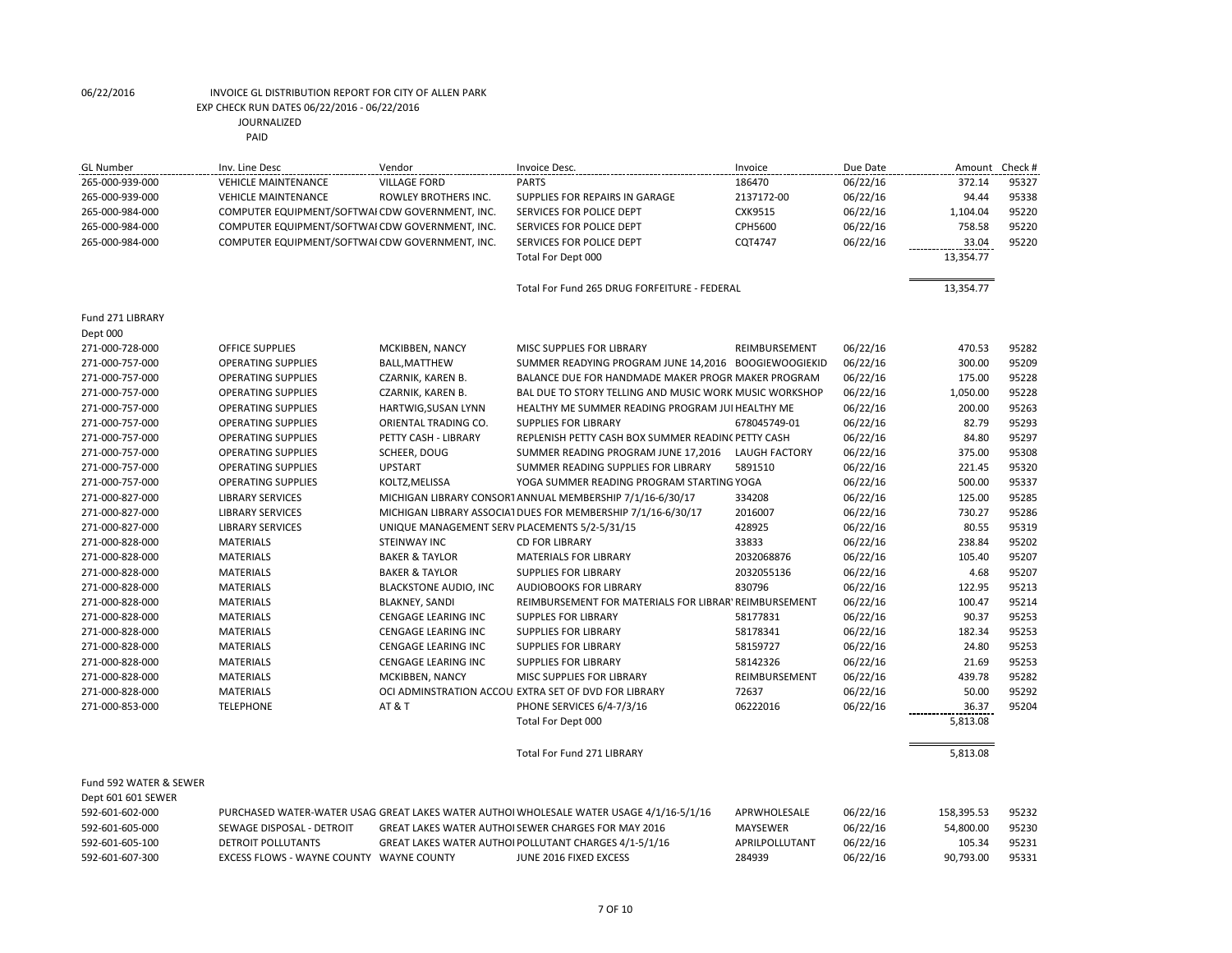| <b>GL Number</b>   | Inv. Line Desc                                   | Vendor                                      | Invoice Desc.                                                                               | Invoice          | Due Date | Amount     | Check # |
|--------------------|--------------------------------------------------|---------------------------------------------|---------------------------------------------------------------------------------------------|------------------|----------|------------|---------|
| 592-601-643-000    | <b>UTILITIES</b>                                 | AT & T LONG DISTANCE                        | SERVICES 5/1-5/31/16                                                                        | 06222016         | 06/22/16 | 4.67       | 95203   |
| 592-601-643-000    | <b>UTILITIES</b>                                 | AT & T                                      | PHONE SERVICES 6/4-7/3/16                                                                   | 06222016         | 06/22/16 | 388.33     | 95204   |
| 592-601-643-000    | <b>UTILITIES</b>                                 | <b>DTE ENERGY</b>                           | SERVICES 5/6/16-6/6/16                                                                      | 06222016         | 06/22/16 | 1,922.00   | 95239   |
| 592-601-667-001    | <b>VEHICLE MAINTENANCE</b>                       | BAKER'S GAS & WELDING SUF CYLINDER RENTAL   |                                                                                             | 09145389         | 06/22/16 | 19.45      | 95208   |
| 592-601-667-001    | <b>VEHICLE MAINTENANCE</b>                       | <b>GLENDALE AUTO VALUE</b>                  | CREDIT ON IN 105147 AND 105128                                                              | CM359-105215     | 06/22/16 | (239.90)   | 95255   |
| 592-601-667-001    | <b>VEHICLE MAINTENANCE</b>                       | <b>KIMBALL MIDWEST</b>                      | <b>PARTS</b>                                                                                | 4941030          | 06/22/16 | 337.41     | 95274   |
| 592-601-667-001    | <b>VEHICLE MAINTENANCE</b>                       | WINDER POLICE EQUIPMENT PARTS FOR FORD F250 |                                                                                             | 20161212         | 06/22/16 | 247.73     | 95335   |
| 592-601-667-001    | <b>VEHICLE MAINTENANCE</b>                       | ROWLEY BROTHERS INC.                        | SUPPLIES FOR REPAIRS IN GARAGE                                                              | 2137172-00       | 06/22/16 | 847.84     | 95338   |
| 592-601-673-001    | <b>MAIN MAINTENANCE</b>                          | <b>GREAT LAKES ACE 18415</b>                | SUPPLIES FOR WATER MAIN                                                                     | 1096/416         | 06/22/16 | 22.98      | 95196   |
| 592-601-673-001    | <b>MAIN MAINTENANCE</b>                          | HURON SOD FARMS, INC.                       | SUPPLIES FOR WATERMAIN                                                                      | 704              | 06/22/16 | 277.00     | 95265   |
| 592-601-673-001    | <b>MAIN MAINTENANCE</b>                          |                                             | JOHN D. OSBORNE TRUCKING CLASS 2 FILL SAND FOR WATER DEPT                                   | 086643           | 06/22/16 | 402.74     | 95270   |
| 592-601-673-001    | <b>MAIN MAINTENANCE</b>                          |                                             | JOHN D. OSBORNE TRUCKING CLASS 2 FILL SAND FOR WATER DEPT                                   | 086915           | 06/22/16 | 1,183.82   | 95270   |
| 592-601-673-001    | <b>MAIN MAINTENANCE</b>                          | LOWE'S                                      | SUPPLIES FOR VARIOUS DEPTS                                                                  | 99006314951MAY   | 06/22/16 | 333.35     | 95277   |
| 592-601-678-001    | <b>METER MAINTENANCE</b>                         | GREAT LAKES ACE 18415                       | SUPPLIES FOR METER SHOP                                                                     | 1092/416         | 06/22/16 | 19.12      | 95196   |
| 592-601-678-001    | <b>METER MAINTENANCE</b>                         | ETNA SUPPLY COMPANY                         | <b>SUPPLIES FOR WATER</b>                                                                   | S101785744.001   | 06/22/16 | 4,160.00   | 95245   |
| 592-601-678-002    | STORM/CB MAINTENANCE                             | <b>BRONER</b>                               | <b>SUPPLIES FOR DPS</b>                                                                     | 210535           | 06/22/16 | 505.50     | 95215   |
| 592-601-678-002    | STORM/CB MAINTENANCE                             | <b>BRONER</b>                               | SUPPLIES FOR DPS DEPT                                                                       | 210020           | 06/22/16 | 65.21      | 95215   |
| 592-601-678-002    | STORM/CB MAINTENANCE                             | <b>BRONER</b>                               | <b>SUPPLIES FOR DPS</b>                                                                     | 210536           | 06/22/16 | 495.00     | 95215   |
| 592-601-678-004    | <b>CROSS CONNECTION PROGRAM</b>                  | HYDRO DESIGNS, INC.                         | CROSS CONN CONTROL PROG INSPEC/RPT SER\ 0039102-IN                                          |                  | 06/22/16 | 1,935.00   | 95266   |
| 592-601-678-005    | <b>RUBBLE REMOVAL</b>                            | <b>RJ&amp;J ENTERPRISES</b>                 | DPS YARD CLEANUP 4/24/16-5/23/16                                                            | 9531             | 06/22/16 | 18,816.00  | 95306   |
| 592-601-712-000    | CLOTHING, CLEANING & TECH SKILL CINTAS CORP.     |                                             | UNIFORM SERVICES FOR WATER DEPT 5/1-5/31 72116841MAY                                        |                  | 06/22/16 | 214.04     | 95221   |
| 592-601-722-100    |                                                  |                                             | RETIREMENT CONTRIBUTION - DB- PNC INSTITUTIONAL INV.-BAR PENSION CONTRIBUTION FOR JUNE 2016 | <b>JUNE 2016</b> | 06/22/16 | 16,154.31  | 95300   |
| 592-601-822-000    | <b>COMPUTER SERVICE MAINT</b>                    |                                             | SOUTHERN MICHIGAN INFOR SERVICES FOR WATER, ASSESSING & ADMIN                               | 2366             | 06/22/16 | 560.00     | 95314   |
| 592-601-900-000    | PRINTING & PUBLISHING                            | <b>FAST FLYERS</b>                          | 2015 CONSUMER CONF RPT DIST OF ALLEN PAF 13301                                              |                  | 06/22/16 | 1,016.50   | 95247   |
| 592-601-900-000    | PRINTING & PUBLISHING                            | <b>MEL PRINTING</b>                         | 2015 CONSUMER CONFIDENCE RPT                                                                | 19503            | 06/22/16 | 924.00     | 95283   |
| 592-601-923-000    | PROFESSIONAL SERVICES                            | RITTER GIS INC                              | WATER METER SERVICE ANALYSIS/ADDRESS CR 2016-0144                                           |                  | 06/22/16 | 1,960.00   | 95304   |
| 592-601-951-000    | <b>ENGINEERING CONSULTANTS</b>                   |                                             | WADE-TRIM/ASSOCIATES, IN( PROF SERVICES 9/27/15-11/1/15 PHASE 013 ICS 2004421               |                  | 06/22/16 | 2.689.49   | 95330   |
| 592-601-960-000    | <b>TRAINING &amp; EDUCATION</b>                  | MENSINGER, JOHN                             | REIMBURSEMENT FOR STATE OF MICH EXAM FIREIMBURSEMENT                                        |                  | 06/22/16 | 70.00      | 95284   |
| 592-601-987-100    | CAPITAL OUTLAY - SAW GRANT                       |                                             | WADE-TRIM/ASSOCIATES, INCPROF SERVICES 2/29-3/26/16 SAW GRANT ASSE 2005450                  |                  | 06/22/16 | 2,743.62   | 95330   |
| 592-601-987-100    | CAPITAL OUTLAY - SAW GRANT                       |                                             | WADE-TRIM/ASSOCIATES, INCPROF SERVICE 1/1/16-3/26/16 WATSON PUMP 2005449                    |                  | 06/22/16 | 1,242.00   | 95330   |
|                    |                                                  |                                             | Total For Dept 601 601 SEWER                                                                |                  |          | 363,411.08 |         |
|                    |                                                  |                                             |                                                                                             |                  |          |            |         |
| Dept 603 603 BASIN |                                                  |                                             |                                                                                             |                  |          |            |         |
| 592-603-722-100    |                                                  |                                             | RETIREMENT CONTRIBUTION - DB- PNC INSTITUTIONAL INV.-BAR PENSION CONTRIBUTION FOR JUNE 2016 | <b>JUNE 2016</b> | 06/22/16 | 13,461.88  | 95300   |
| 592-603-853-000    | <b>TELEPHONE</b>                                 | AT&T                                        | PHONE SERVICES 6/4-7/3/16                                                                   | 06222016         | 06/22/16 | 715.22     | 95204   |
| 592-603-853-000    | TELEPHONE- DAVE HAGEMAN BASI VERIZON WIRELESS    |                                             | SERVICES 5/2/16-6/1/16 CITY HALL                                                            | 9766237152       | 06/22/16 | 388.83     | 95323   |
| 592-603-920-000    | <b>UTILITIES</b>                                 | <b>DTE ENERGY</b>                           | SERVICES 5/6/16-6/6/16                                                                      | 06222016         | 06/22/16 | 3,833.55   | 95239   |
| 592-603-920-000    | <b>UTILITIES</b>                                 | <b>DTE ENERGY</b>                           | SERVICES 05/06-06/07/16                                                                     | 06222016         | 06/22/16 | 61.20      | 95242   |
| 592-603-930-000    | <b>SEWER MAINTENANCE</b>                         | <b>KENNEDY INDUSTRIES</b>                   | SERVICES FOR ALLEN PARK BASIN, KISM MONIT(568032                                            |                  | 06/22/16 | 2,700.00   | 95271   |
| 592-603-939-000    | <b>VEHICLE MAINTENANCE</b>                       | <b>BELLE TIRE DISTRIBUTORS</b>              | <b>SERVICES AND PARTS</b>                                                                   | 28020429         | 06/22/16 | 1,619.04   | 95211   |
| 592-603-940-000    | FAIRLANE/INDEPNCE MKT STATION AT & T             |                                             | PHONE SERVICES 6/4-7/3/16                                                                   | 06222016         | 06/22/16 | 29.47      | 95204   |
| 592-603-940-000    | FAIRLANE/INDEPNCE MKT STATION KENNEDY INDUSTRIES |                                             | ALLEN PARK LOWES STN FIELD SERVICE                                                          | 569558           | 06/22/16 | 550.00     | 95271   |
|                    |                                                  |                                             | Total For Dept 603 603 BASIN                                                                |                  |          | 23,359.19  |         |
|                    |                                                  |                                             |                                                                                             |                  |          |            |         |
|                    |                                                  |                                             | Total For Fund 592 WATER & SEWER                                                            |                  |          | 386,770.27 |         |
|                    |                                                  |                                             |                                                                                             |                  |          |            |         |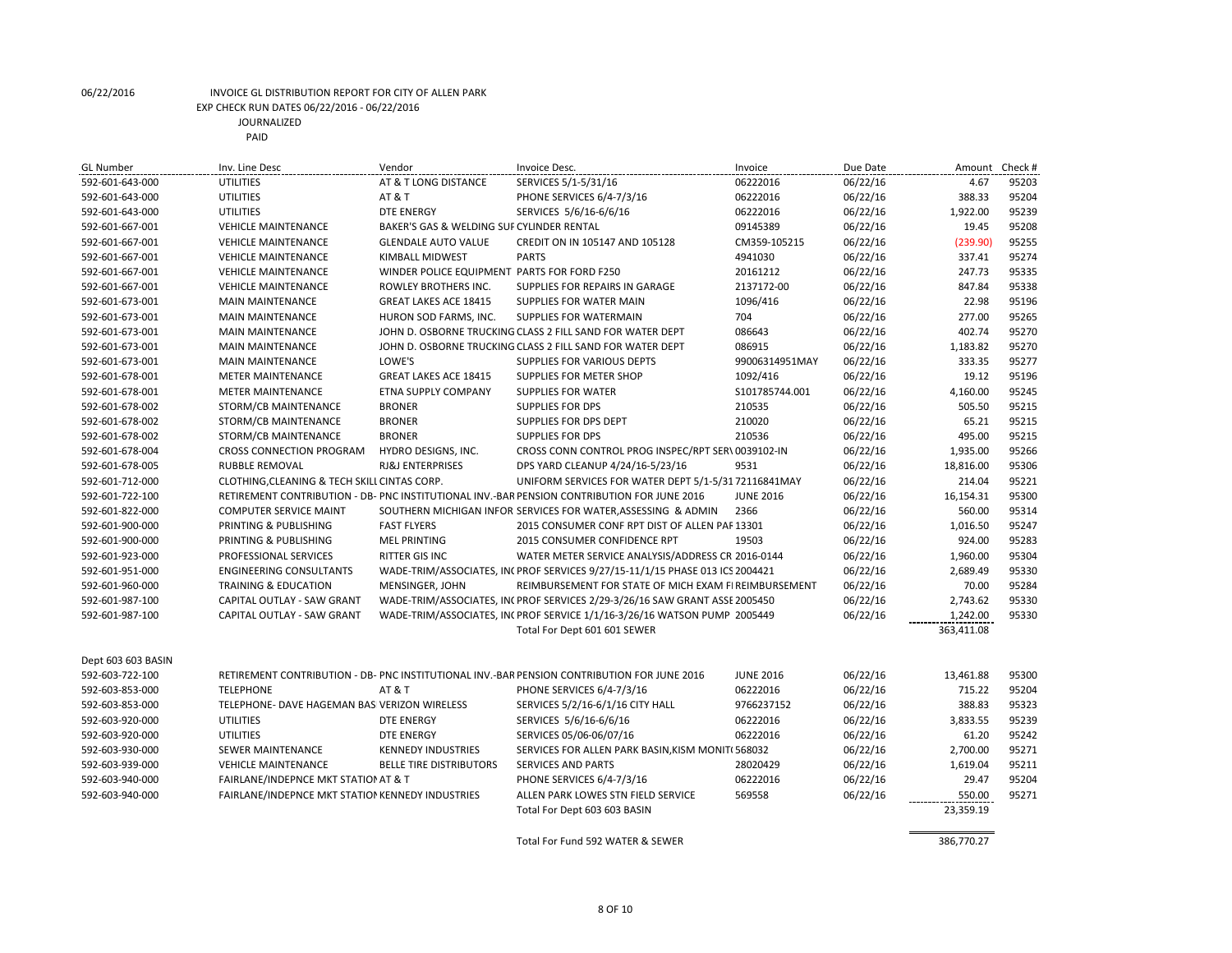| <b>GL Number</b><br>-------              | Inv. Line Desc | Vendor | Invoice Desc. | Invoice | Due Date<br>______ | Amount<br>Check #<br>________________ |
|------------------------------------------|----------------|--------|---------------|---------|--------------------|---------------------------------------|
| <b>Fund 701</b><br>T AND AGENC.<br>TRUST |                |        |               |         |                    |                                       |

9 OF 10